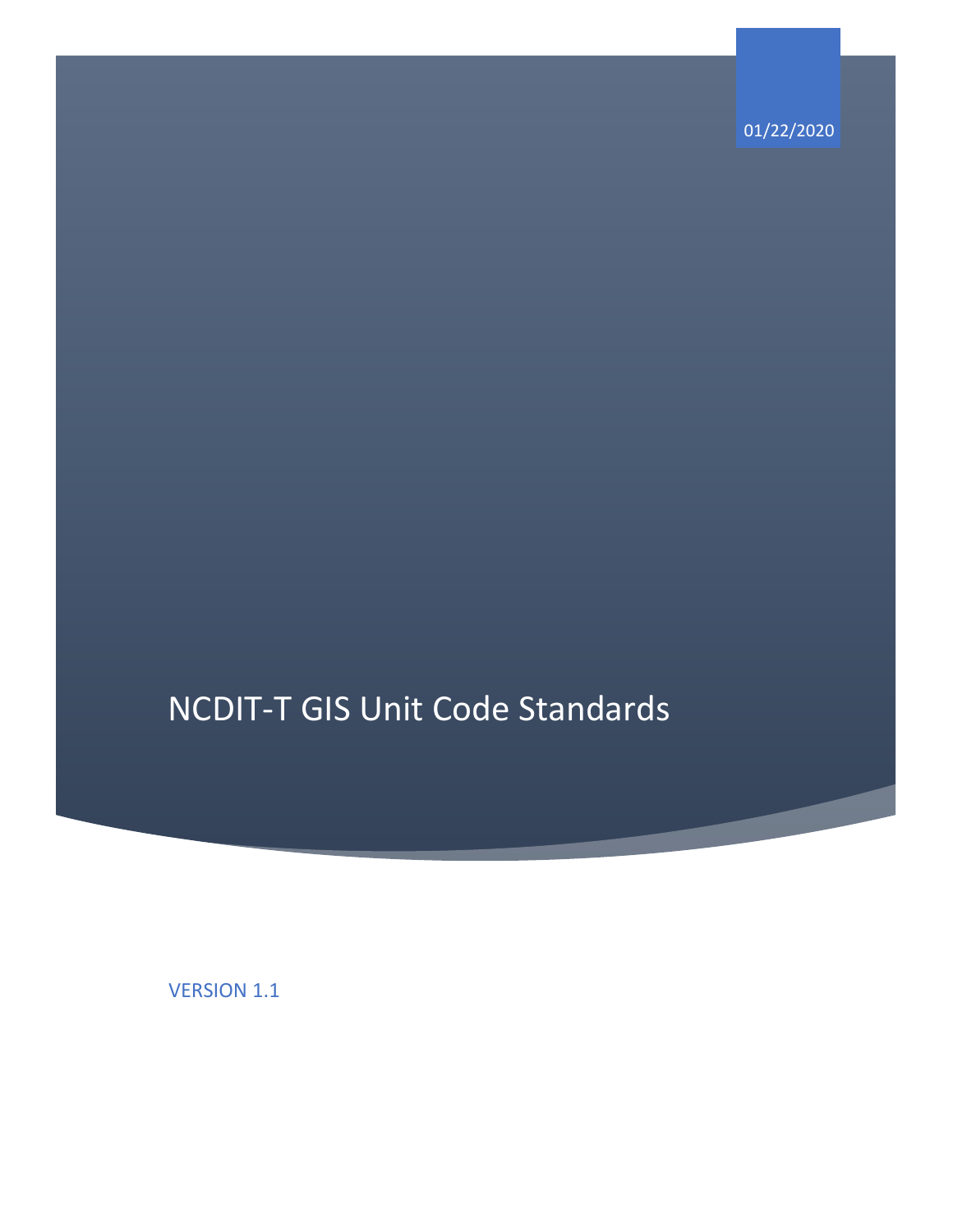# Contents

| SQL Server Standard Data Naming Conventions v1.0 2011-12-09 (copied from Maggie Thomas' |  |
|-----------------------------------------------------------------------------------------|--|
|                                                                                         |  |
|                                                                                         |  |
|                                                                                         |  |
|                                                                                         |  |
|                                                                                         |  |
|                                                                                         |  |
|                                                                                         |  |
|                                                                                         |  |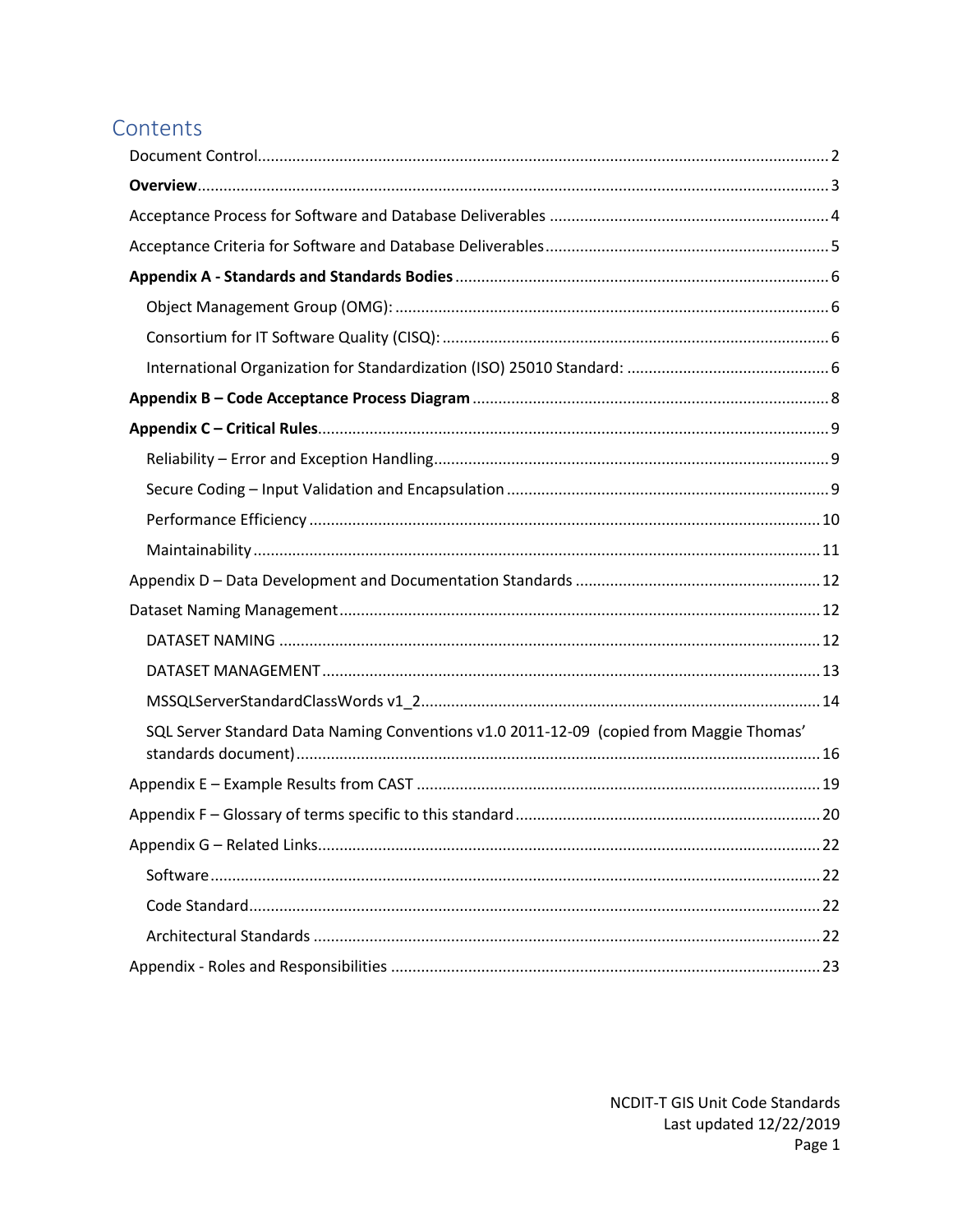### <span id="page-2-0"></span>Document Control

| <b>Author</b>   | Version | <b>Date</b> | <b>Description</b>                                           |
|-----------------|---------|-------------|--------------------------------------------------------------|
| <b>GIS Unit</b> | 1.0     | 12/11/2019  | <b>Original Document</b>                                     |
| <b>GIS Unit</b> | 1.1     | 01/22/2020  | Updated to reflect the Corrective Action Plan process in the |
|                 |         |             | Business Process Diagram.                                    |
|                 |         |             |                                                              |
|                 |         |             |                                                              |
|                 |         |             |                                                              |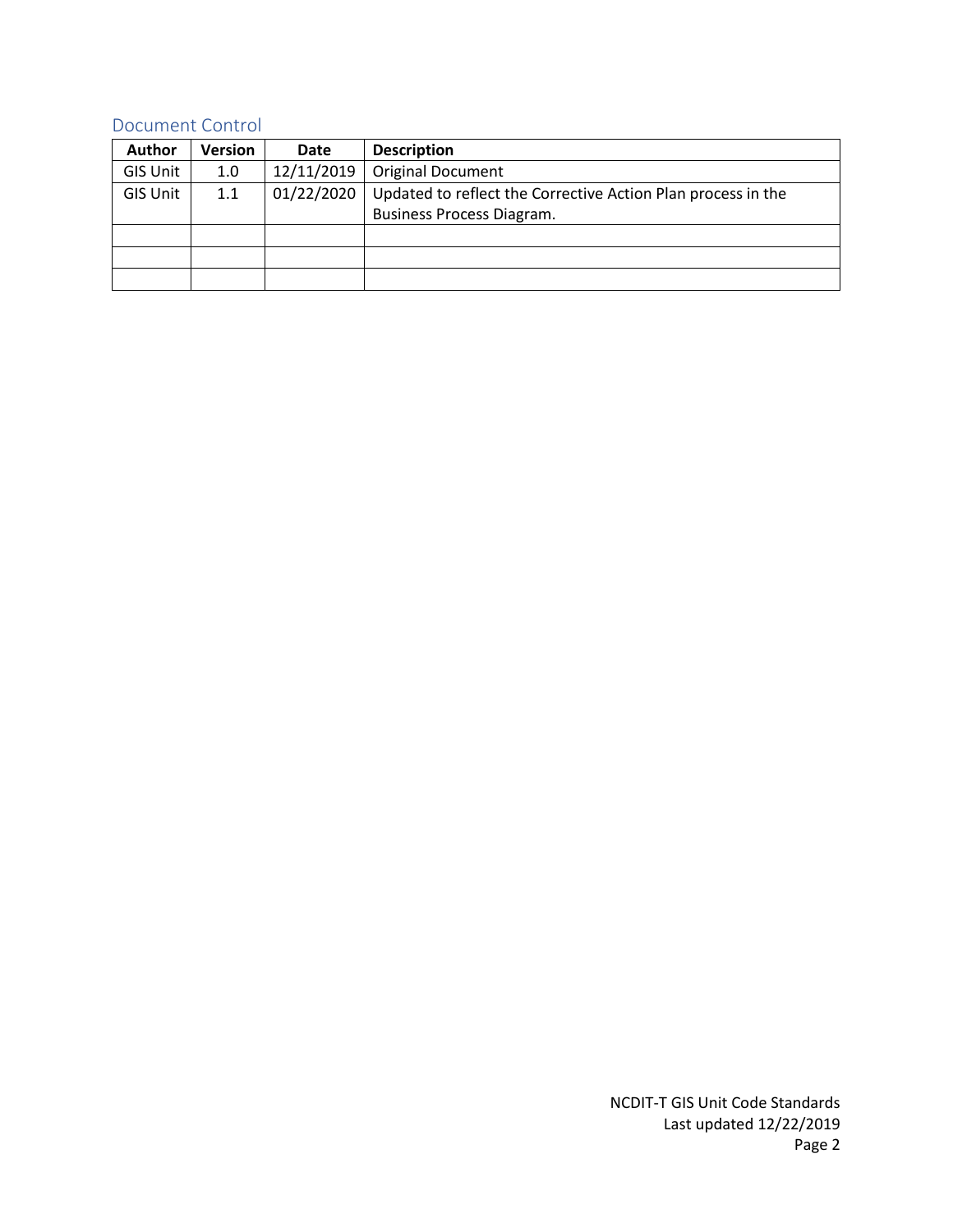# <span id="page-3-0"></span>**Overview**

The State of North Carolina Department of Information Technology - Transportation (NCDIT-T) reserves the right to conduct **Software Code Quality Checking** (**SCQC**) and **Database Quality Checking (DQC)** as needed throughout the project life cycle. SCQC and DQC are used to determine the *usability*, *efficiency performance*, and *maintainability* of new software solutions and databases. These may include both standalone deliverables and those included as part of software solutions, and the quality checks can employ a combination of automated scans and/or manual audits.

NCDIT-T's expectation is that vendors will review this standard and related standards referenced within this document throughout the software development process, and that the final product will comply with the standards that are in force when the final product is delivered.

Information gathered from SCQC reviews is used by NCDIT-T to determine the viability of continuing the Vendor's work upon each scheduled delivery (i.e., Sprint, Milestone, or other scheduled delivery).

SCQC and DQC may be performed via any combination of manual and automated check tools available to NCDIT-T, which include static code analysis, static security analysis, dynamic code analysis, dynamic security analysis and architecture analysis.

In addition to SCQC and DQC, adherence to th[e NC Statewide Information Security Manual](https://it.nc.gov/documents/statewide-information-security-manual) is expected. The vendor shall address any specific security measures pertaining to components that are identified in NCDIT-T vulnerability scans. Common program error conditions and exceptions shall be handled and logged, including validation of *type*, *value*, and *length* of data entry fields, in such a way that an error is not generated without enough information to correct the issue. All software and databases will be deployed in NCDIT-T's server environment, which follows the current [NCDOT GIS Architectural Standards.](https://xfer.services.ncdot.gov/gisdot/GISStandardsAndPractices/NCDOT%20GIS%20Architectural%20Standards.pdf) The vendor is expected to consider the specifics of this environment when designing a software solution as these standards impact how solutions are designed and delivered to NCDIT-T.

It is recommended that prior to meeting with the agency business customer, the vendor should meet with the GIS Unit staff to discuss the vision for the new solution to ensure products are started on a viable path.

[Appendix A](#page-6-0) provides an overview of IT industry software quality and technology standards with which the vendor deliverables should comply:

- Consortium for IT Software Quality [\(CISQ\)](https://www.it-cisq.org/)
- Object Management Group [\(OMG\)](https://www.omg.org/)
- International Organization for Standardization 25010 Standard [\(ISO\)](https://www.iso.org/about-us.html)

NCDIT-T GIS Unit Code Standards Last updated 12/22/2019 Page 3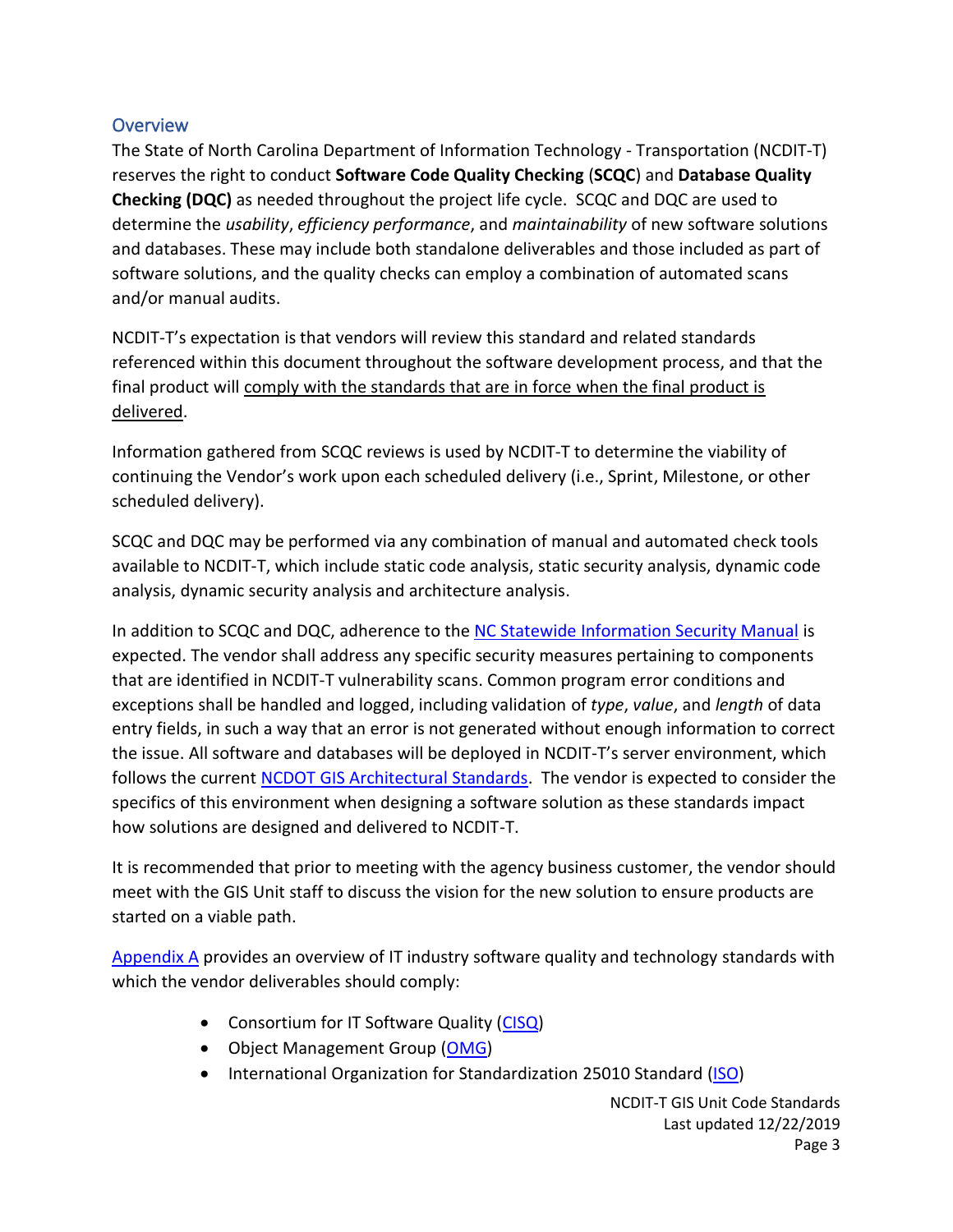# <span id="page-4-0"></span>Acceptance Process for Software and Database Deliverables

All components necessary to compile the deliverable into an executable system must be received by the NCDIT-T Project Manager prior to the submittal being considered complete. Typical components may include files such as source code files, databases, database scripts, configurations, or other source-level components necessary to compile the deliverable in NCDIT-T's environment. A Business Process Diagram is included in [Appendix B](#page-8-0) to clarify how this process might flow.

Abiding by the approved project schedule for the vendor's specific contract, once the Vendor presents deliverable(s) for acceptance, the NCDIT-T Project Manager will either:

- 1.1. Accept the Deliverable(s) in writing
- 1.2. Reject the Deliverable(s) in writing, including why the Deliverable(s) is not accepted

If a deliverable is rejected or returned, the NCDIT-T Project Manager will identify representative instances of non-compliance issues or areas to be corrected in writing to enable Vendor to accomplish corrections. Once notified of the issues with the deliverable, the vendor is expected to remedy all instances of those issues throughout the entire deliverable and resubmit the deliverable to NCDIT-T for acceptance at no additional charge.

All deliverables are by default deemed not accepted unless written acceptance is provided to the vendor by the NCDIT-T GISU Project Manager.

If NCDIT-T rejects a deliverable, the vendor is expected to provide a resolution or propose an acceptable solution within 14 business days. If the vendor fails to respond within this timeframe, NCDIT-T may enforce at its discretion the Termination for Cause portion of the contract with the vendor.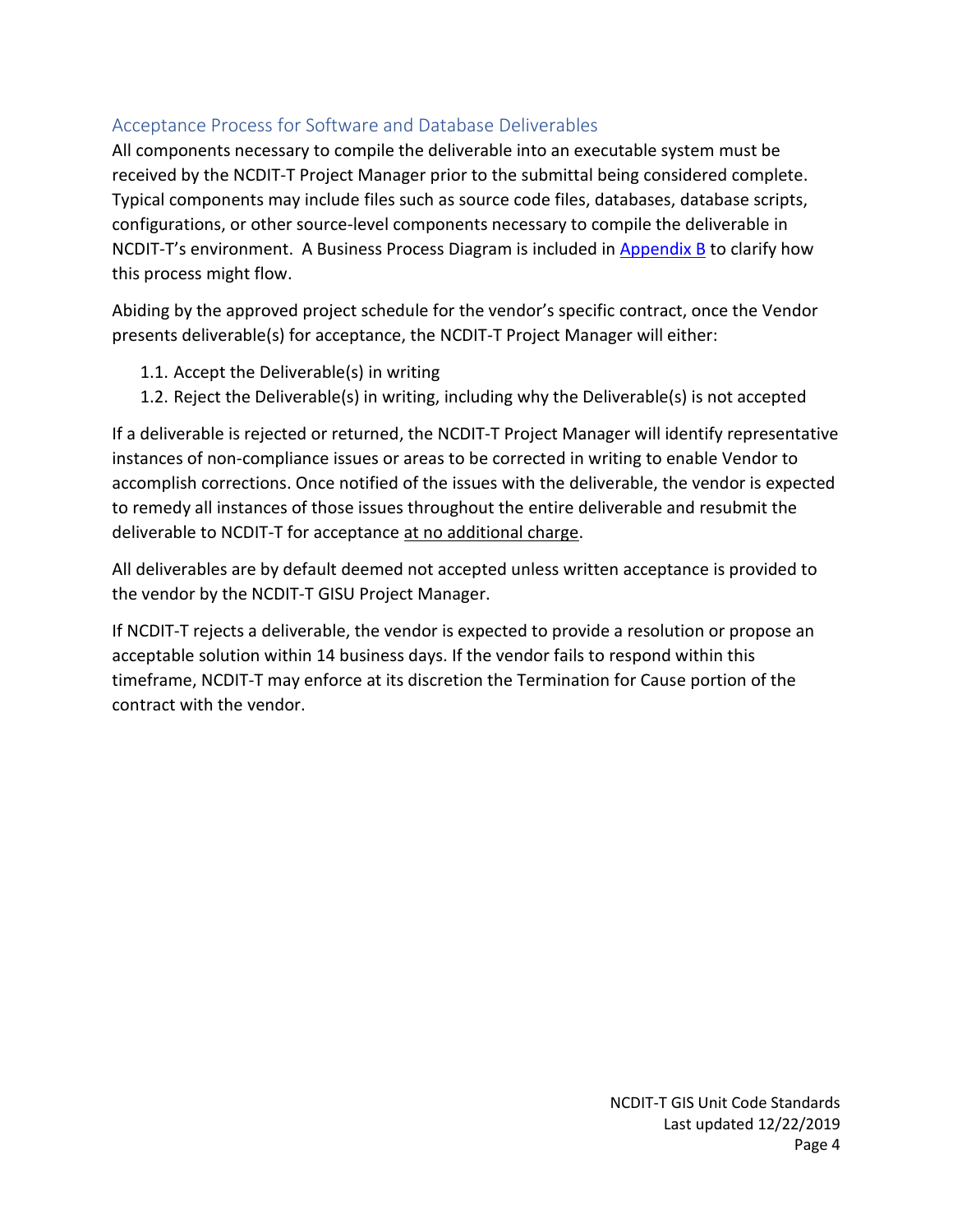# <span id="page-5-0"></span>Acceptance Criteria for Software and Database Deliverables

NCDIT-T GISU will evaluate the quality of Software Deliverables using a combination of CAST [Application Intelligence Platform \(AIP\),](https://www.castsoftware.com/) other CISQ-conformant technology, and any necessary manual inspections using the following measures:

| <b>Application Quality</b><br><b>Measure</b> | <b>Measurement Criteria (Appendix C)</b>                                                                                                                                       |
|----------------------------------------------|--------------------------------------------------------------------------------------------------------------------------------------------------------------------------------|
| Reliability                                  | Delivered codebase will incorporate error handling as per the<br>approved design and adhere to the rules in the CISQ Reliability<br>Specifications.                            |
| Security                                     | Delivered codebase will not contain any security vulnerability<br>issues as specified by the rules in the CISQ Security specification.                                         |
| Performance Efficiency                       | Delivered codebase will not contain any performance efficiency<br>issues, as specified by the rules in the CISQ Performance<br><b>Efficiency specification.</b>                |
| Maintainability                              | Delivered codebase will have maintainability criteria (i.e.,<br>flexibility to make changes easily) implemented as per the rules in<br>the CISQ Maintainability specification. |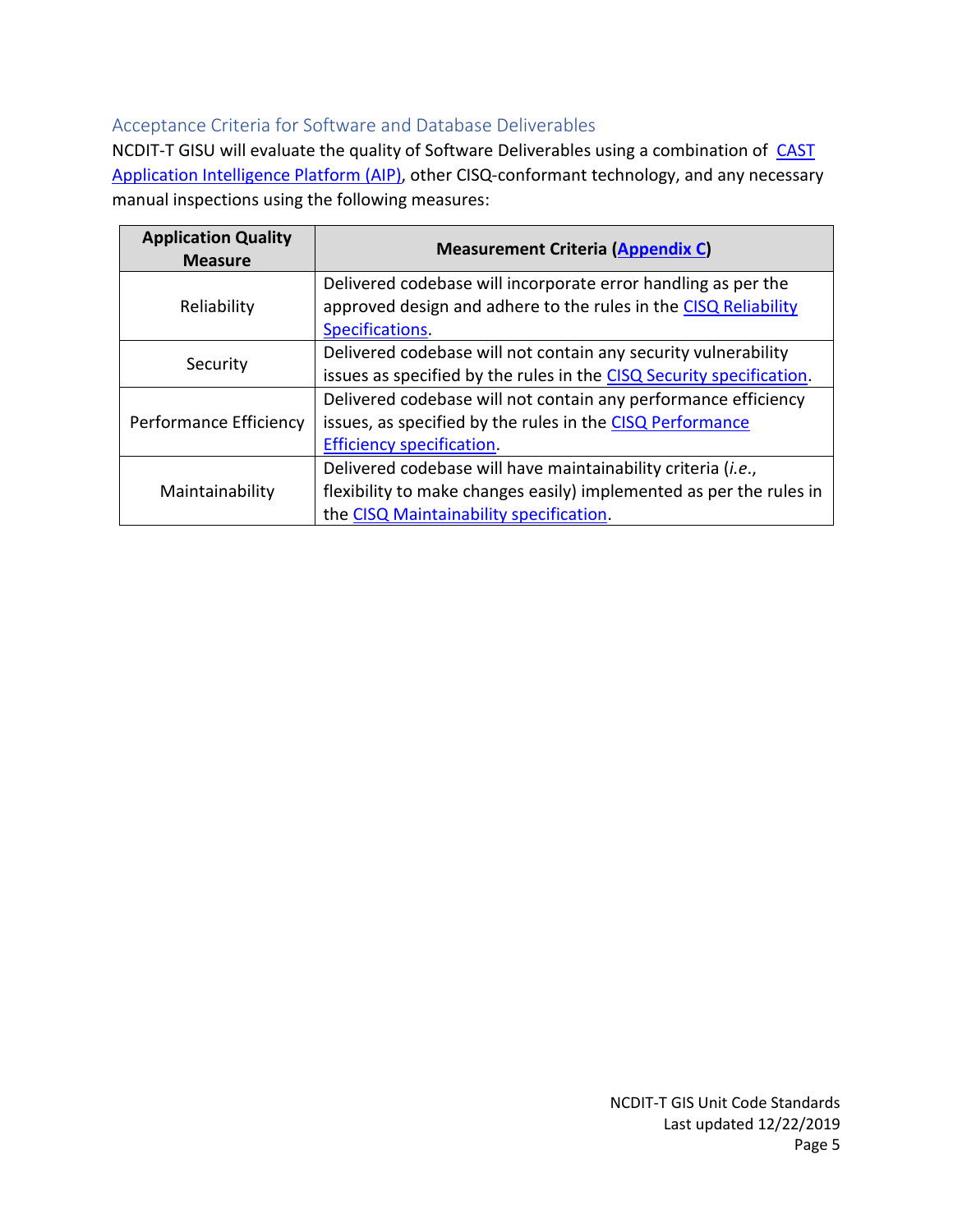# <span id="page-6-0"></span>Appendix A - Standards and Standards Bodies

### <span id="page-6-1"></span>Object Management Group (OMG):

The Object Management Group<sup>®</sup> (OMG<sup>®</sup>) is an international, open membership, not-forprofit **technology standards** consortium. Founded in 1989, OMG standards are driven by vendors, end-users, academic institutions and government agencies. OMG Task Forces develop enterprise integration standards for a wide range of technologies and an even wider range of industries. OMG's modeling standards, including the [Unified Modeling Language](http://www.uml.org/) (UML) and [Model Driven Architecture](http://www.omg.org/mda/) (MDA), enable powerful visual design, execution and maintenance of software and other processes. OMG also hosts organizations such as the userdriven information-sharing [Cloud Standards Customer Council](http://www.cloud-council.org/) (CSCC) and the IT industry software quality standardization group, the [Consortium for IT Software Quality](http://it-cisq.org/) (CISQ).

# <span id="page-6-2"></span>[Consortium for IT Software Quality](http://it-cisq.org/) [\(CISQ\)](https://www.it-cisq.org/):

The Consortium for IT Software Quality (CISQ) is an IT industry leadership group comprised of IT executives from the Global 2000, system integrators, outsourced service providers, and software technology vendors committed to introducing a computable metrics standard for measuring software quality & size. CISQ is a neutral, open forum in which customers and suppliers of IT application software can develop an industry-wide agenda of actions for improving IT application quality to reduce cost and risk.

The CISQ Quality [Characteristic](http://it-cisq.org/cisq-supplements-isoiec-25000-series-with-automated-quality-characteristic-measures/) rules are consistent with ISO/IEC 25010 definition. They are designed to be automated on source code to identify critical vulnerabilities in the software that are severe enough that they need to be fixed. Combined with a sizing measure, a density metric is produced for each quality characteristic. Thresholds can be set for each characteristic.

The CISQ Quality Characteristic Measures cover eighty-six well-established software engineering rules to ensure secure, reliable, efficient and easy to maintain software. The table at <http://it-cisq.org/standards/> shows a snapshot of software engineering rules contained in the measurement of each quality characteristic at the unit level and system level. It is considered best practice to identify a critical set of these rules based on the specific environment and goals of the client – either at the application level or enterprise wide.

# <span id="page-6-3"></span>International Organization for Standardization [\(ISO\)](https://www.iso.org/home.html) 25010 Standard:

1. A [quality](https://www.iso.org/standard/39752.html) in use model composed of five characteristics (some of which are further subdivided into sub-characteristics) that relate to the outcome of interactions when a product is used in a specific context. This system model is applicable to the complete human-computer system, including both computer systems in use and software products in use.

2. A product quality model composed of eight characteristics (which are further subdivided into sub-characteristics) that relate to static properties of software and dynamic properties of the computer system. The model is applicable to both computer systems and software products.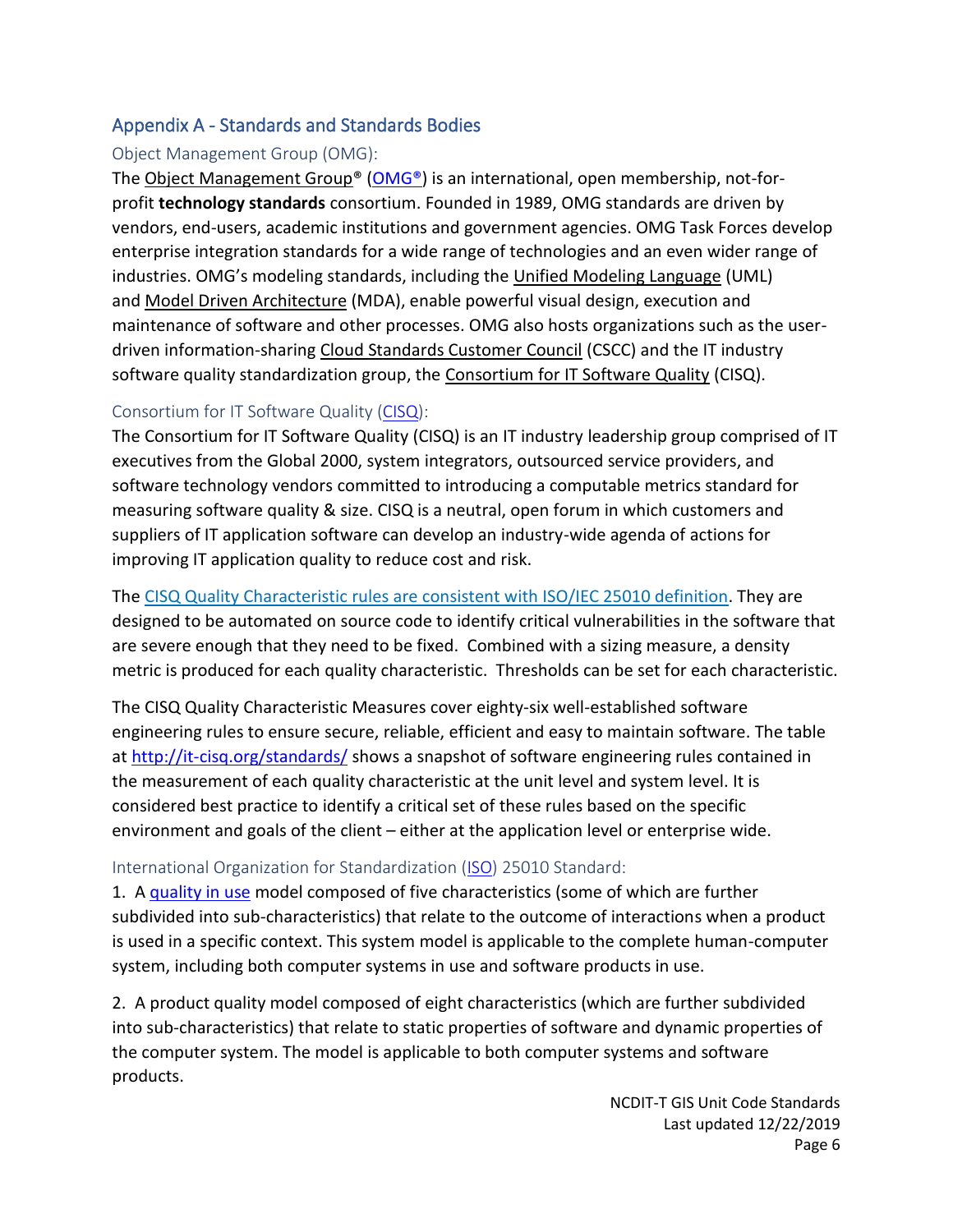The characteristics defined by both models are relevant to all software products and computer systems. The characteristics and sub-characteristics provide consistent terminology for specifying, measuring and evaluating system and software product quality. They also provide a set of quality characteristics against which stated quality requirements can be compared for completeness.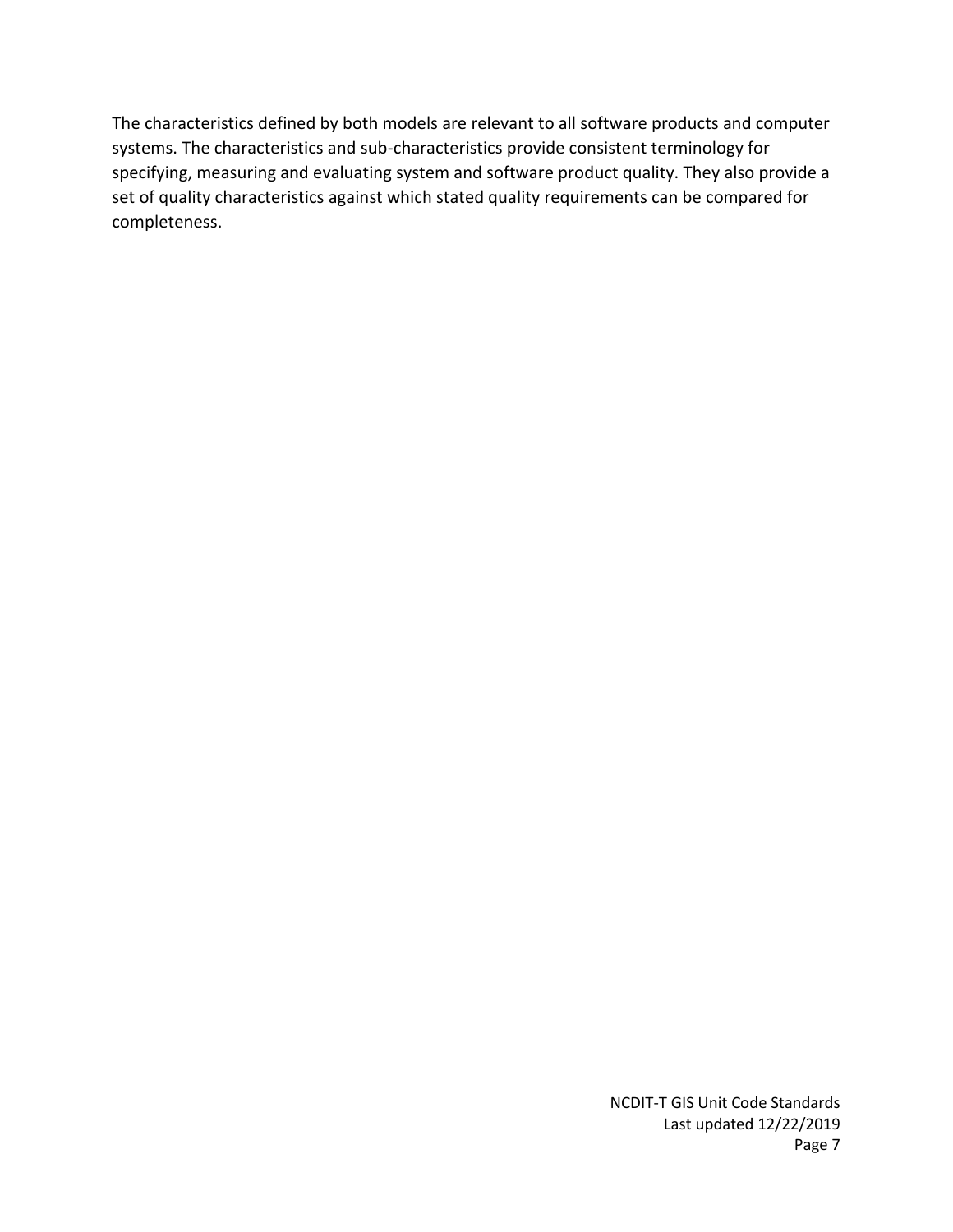

# <span id="page-8-0"></span>Appendix B – Code Acceptance Process Diagram

Page 8

NCDIT-T GIS Unit Code Standards Last updated 12/22/2019

Note: If this process fails to produce an accepted deliverable after two attempts, and Corrective Action Plans (CAP) are not successful, then <u>NCDIT-T may exercise its right to cancel the contract under the Termination</u><br><u>f</u>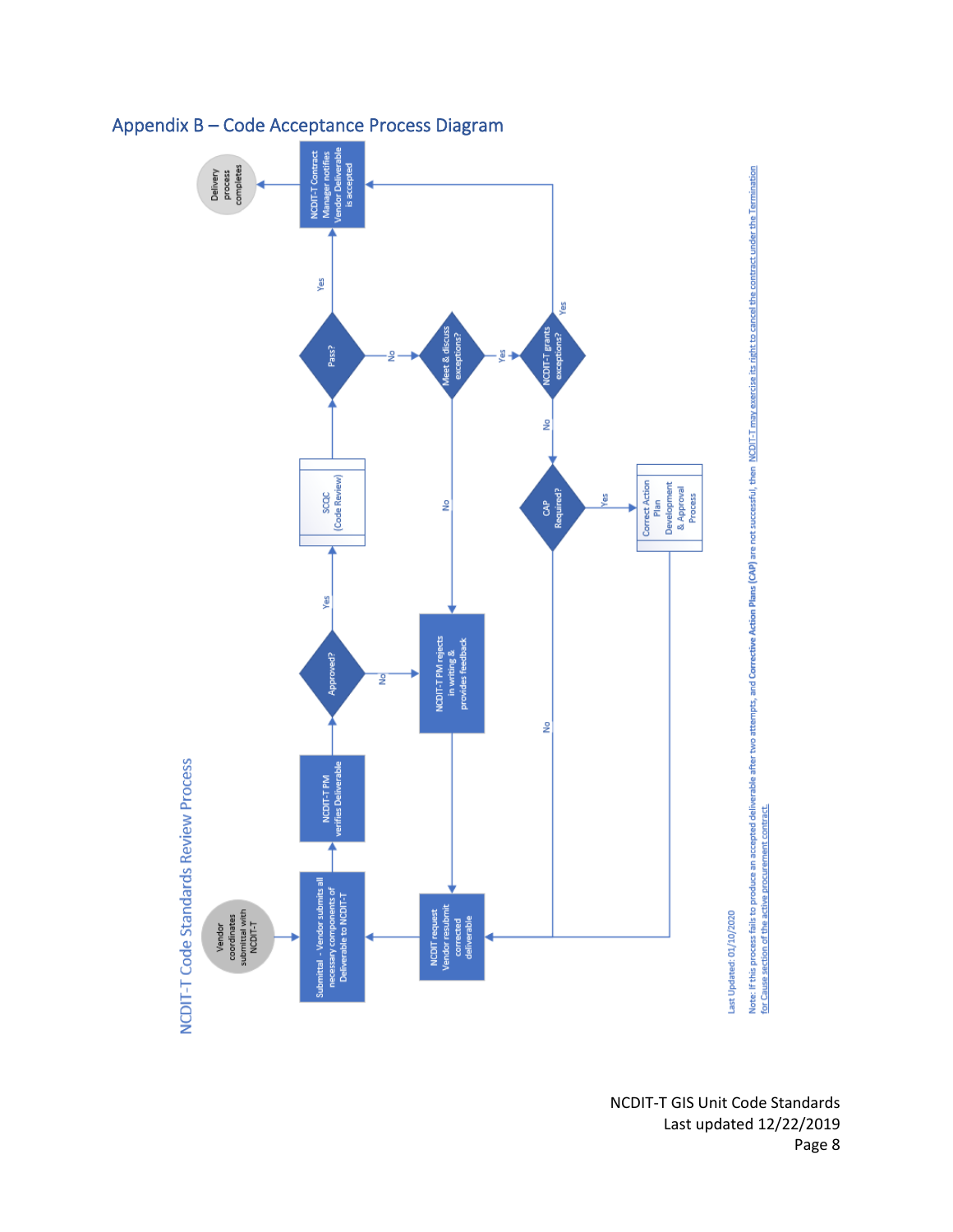# <span id="page-9-0"></span>Appendix C – Critical Rules

This list contains the known Critical Rules that may potentially cause GISU to fail a deliverable, but it is not an exhaustive list of rules that may cause a deliverable to be failed.

<span id="page-9-1"></span>

| <b>Rule</b>                                                                   | <b>Technologies</b> |
|-------------------------------------------------------------------------------|---------------------|
| Avoid empty catch blocks                                                      | All                 |
| Avoid empty finally blocks                                                    | All                 |
| Avoid return statement in finally block                                       | All                 |
| Avoid catching an exception of type Exception, RuntimeException, or Throwable | C#, VB.NET, JEE     |
| The exception Exception should never be thrown. Always Subclass Exception and | C#, VB.NET, JEE     |
| throw the subclassed Classes                                                  |                     |
| Avoid catch-all except blocks with empty handlers                             | Python              |

### <span id="page-9-2"></span>Secure Coding – Input Validation and Encapsulation

| Rule                                                                       | <b>Technologies</b> |
|----------------------------------------------------------------------------|---------------------|
| Avoid disabling Strict Contextual Escaping (SCE) when created              | All                 |
| Avoid disabling withCredentials option for the httpProvider                | All                 |
| Avoid using unsanitized AngularJS application                              | All                 |
| Avoid cross-site scripting DOM vulnerabilities (CWE-79)                    | C#, VB.NET, JEE     |
| Avoid file path manipulation vulnerabilities (CWE-73)                      | C#, VB.NET, JEE     |
| Avoid LDAP injection vulnerabilities (CWE-90)                              | C#, VB.NET, JEE     |
| Avoid Log forging vulnerabilities (CWE-117)                                | C#, VB.NET, JEE     |
| Avoid OS command injection vulnerabilities (CWE-78)                        | C#, VB.NET, JEE     |
| Avoid SQL injection vulnerabilities (CWE-89)                               | C#, VB.NET, JEE     |
| Avoid XPath injection vulnerabilities (CWE-91)                             | C#, VB.NET, JEE     |
| Avoid having iframe inside a tag                                           | HTML5               |
| Avoid hosting HTML code in iframe srcdoc                                   | HTML5               |
| Avoid using autofocus and onblur in submitted markup                       | HTML5               |
| Avoid using autofocus and onfocus in submitted markup                      | HTML5               |
| Avoid using console.log()                                                  | HTML5               |
| Avoid using eval()                                                         | HTML5               |
| Avoid using import with external URI                                       | HTML5               |
| Avoid using JavaScript or expression in the CSS file                       | HTML5               |
| Avoid using oninput in body containing input autofocus                     | HTML5               |
| Avoid using onscroll event with autofocus input                            | HTML5               |
| Avoid using setData in ondragstart with attribute draggable set to true    | HTML5               |
| Avoid using setInterval()                                                  | HTML5               |
| Avoid using source tag in video/audio with event handler                   | HTML5               |
| Avoid using submit markup related to "form" with id attribute              | HTML5               |
| Avoid using submitted markup containing "form" and "formaction" attributes | HTML5               |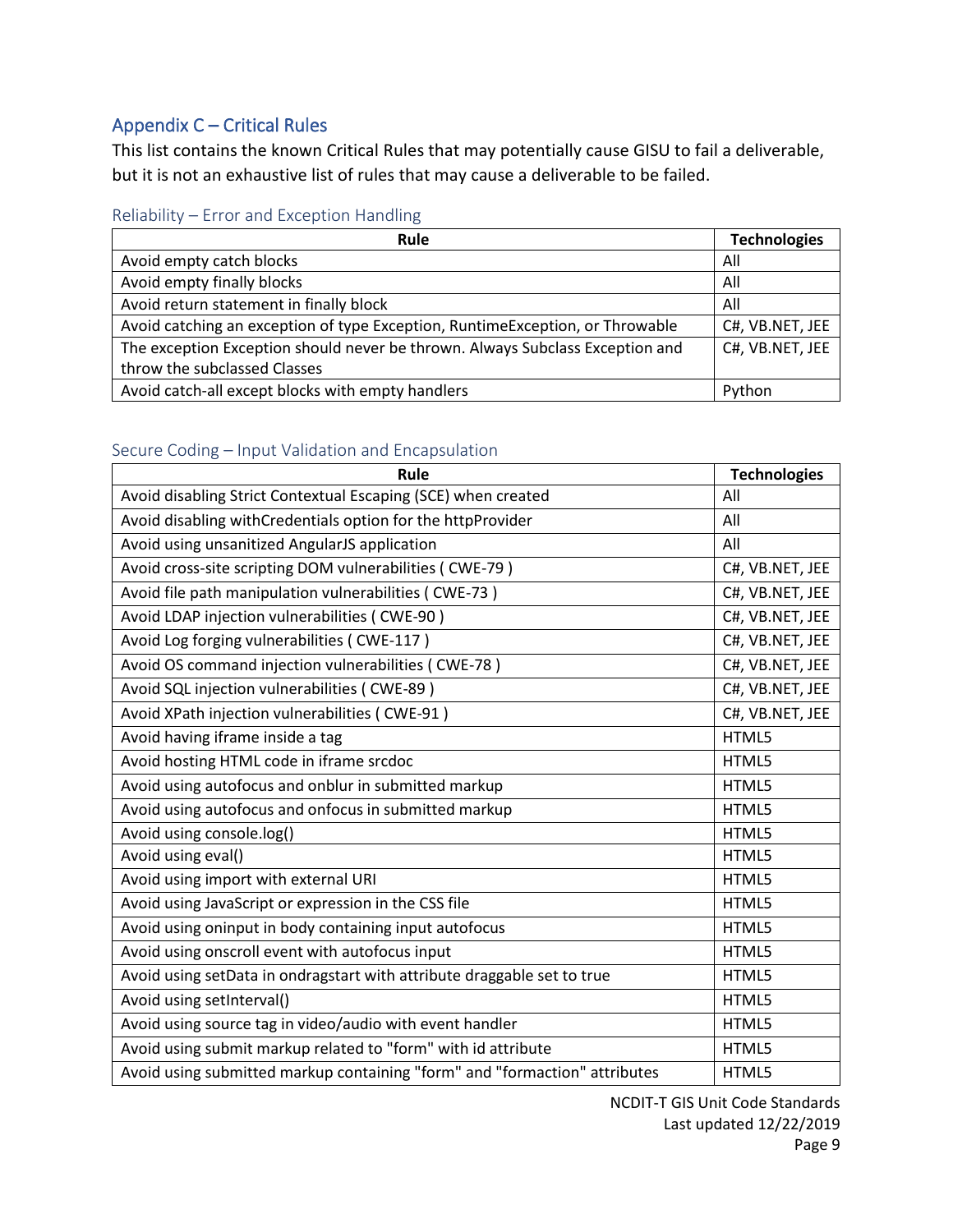| Avoid using video poster attributes in combination with JavaScript    | HTML5  |
|-----------------------------------------------------------------------|--------|
| Avoid white listing the "dirname" attribute in user generated content | HTML5  |
| Enable Content Security Policy when creating an AngularJS application | HTML5  |
| Avoid Python string interpolations to prevent SQL injections          | Python |
| Avoid disabling certificate check when requesting secured urls        | Python |
| Avoid using eval()                                                    | Python |
| Avoid using exec                                                      | Python |
| Protect sensitive data in config files from disclosure                | Python |
| Avoid hardcoded passwords                                             | Python |
| Avoid using MD5 hashes to hash passwords or to encrypt data           | Python |
| Avoid using unsecured cookie                                          | Python |

### <span id="page-10-0"></span>Performance Efficiency

| Rule                                                                               | <b>Technologies</b> |
|------------------------------------------------------------------------------------|---------------------|
| Avoid "SELECT *" queries                                                           | ALL                 |
| Avoid the use of the default JavaScript implementation [].forEach in AngularJS web | ALL                 |
| app                                                                                |                     |
| Avoid using SQL queries inside a loop                                              | ALL                 |
| Avoid instantiations inside loops                                                  | C#, VB.NET          |
| <b>Close SQL connection ASAP</b>                                                   | C#, VB.NET          |
| Use dedicated stored procedures when multiple data accesses are needed             | C#, VB.NET, JEE     |
| (ASCPEM-PRF-10)                                                                    |                     |
| Avoid calling a function in a termination loop                                     | HTML5               |
| Avoid using querySelectorAll                                                       | HTML5               |
| Avoid leaving open file resources                                                  | Python              |
| Avoid using a web service with Python urllib.request inside a loop                 | Python              |
| Avoid using a web service with Python urllib2 inside a loop                        | Python              |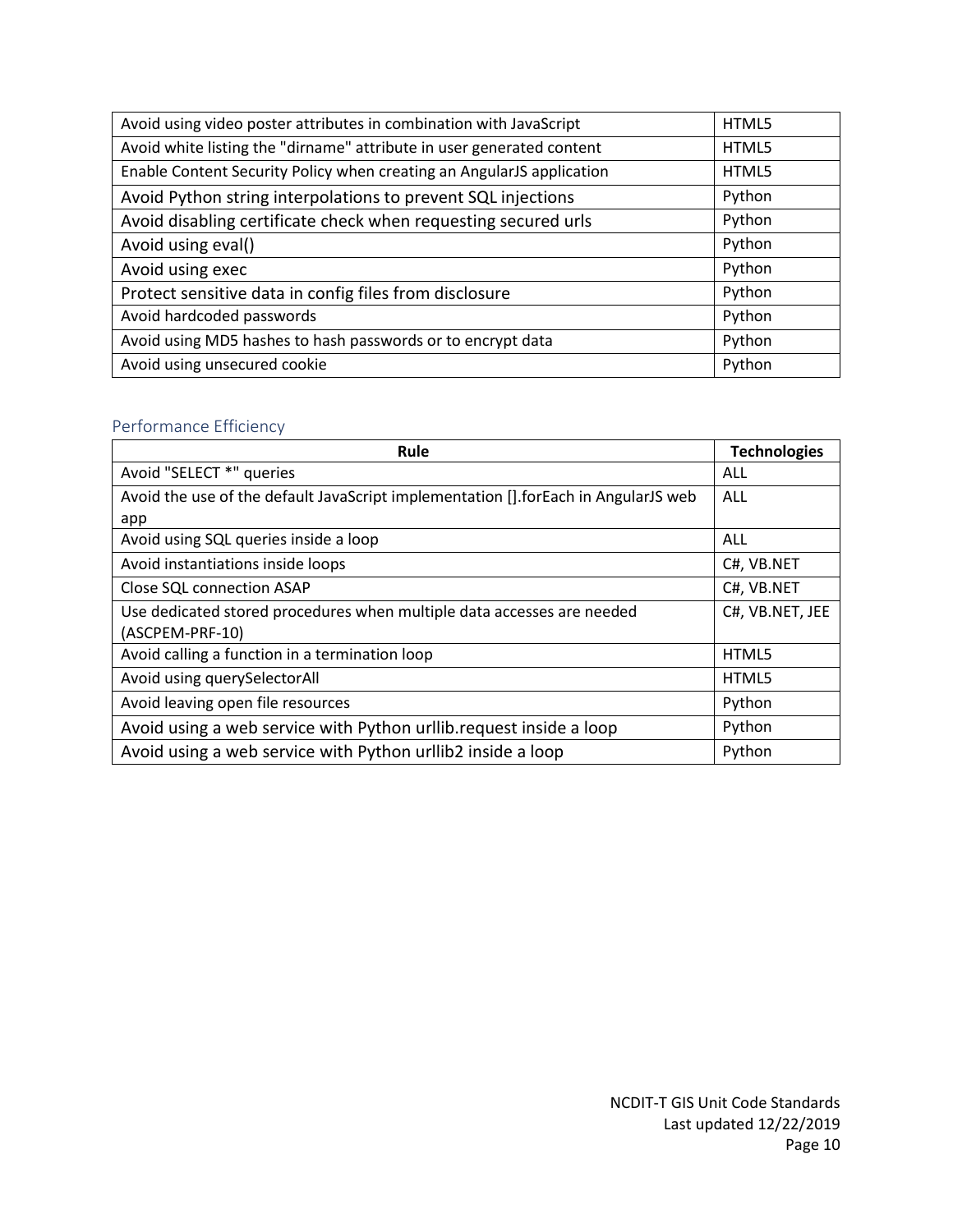# <span id="page-11-0"></span>Maintainability

| <b>Rule</b>                                                     | <b>Technologies</b> |
|-----------------------------------------------------------------|---------------------|
| Avoid cyclical calls and inheritance between namespaces content | C#, VB.NET          |
| Avoid declaring public Fields                                   | C#, VB.NET          |
| Avoid using untyped DataSet                                     | C#, VB.NET          |
| Avoid using Web SQL databases                                   | HTML5               |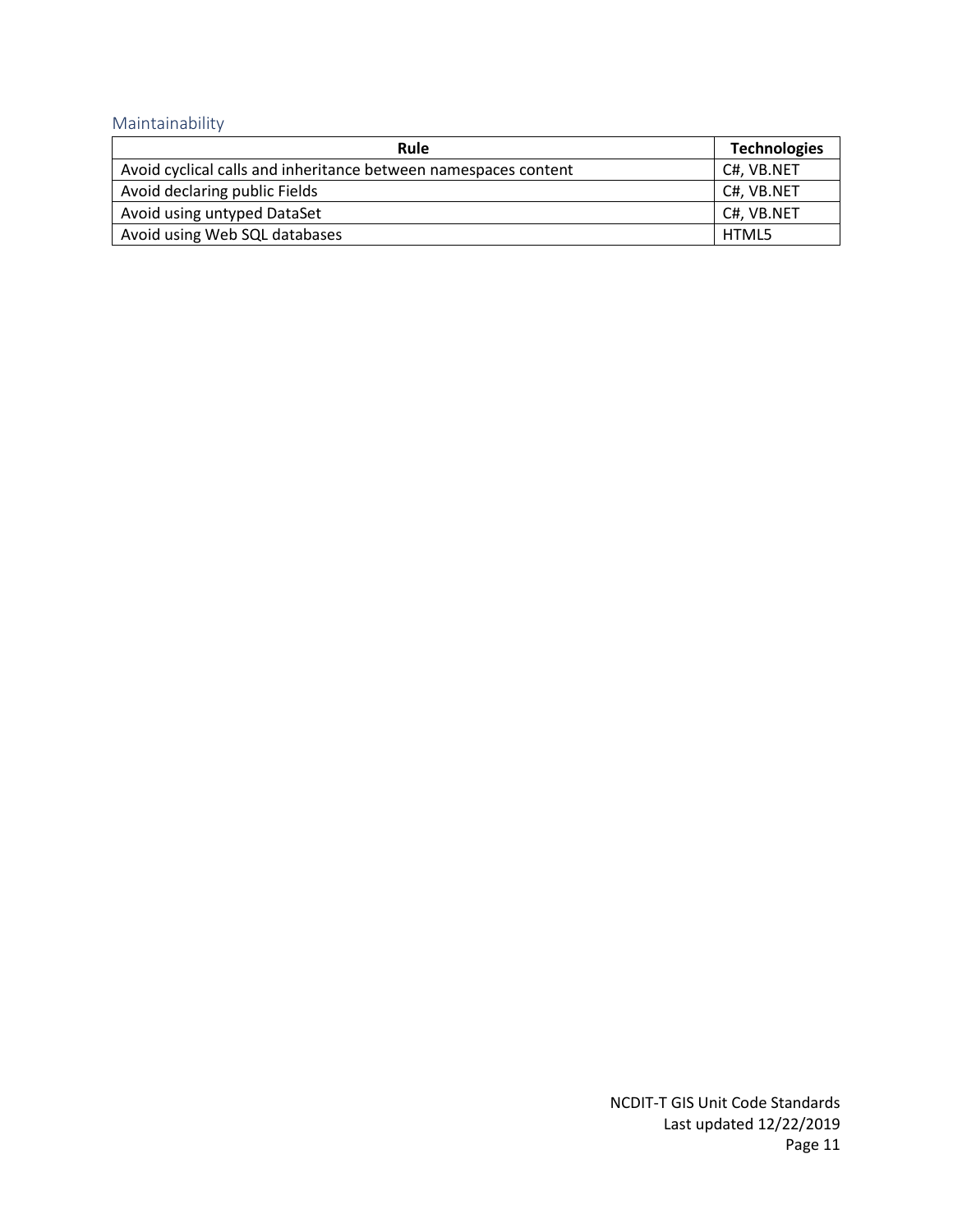# <span id="page-12-0"></span>Appendix D – Data Development and Documentation Standards

The Database Standards are owned and maintained by NCDIT-T Information Technology, and the GISU is required to abide by these standards. Therefore, all externally sourced products must be delivered with these standards in mind. It is the vendor's responsibility to get the most recent Database Standards documentation from the GISU Spatial Data Management Group at the onset of each new project. Below is an example based on current standards, but these are subject to change at any time and should not be relied upon without verification for any new development.

In addition, the Vendor should be aware that Database Standards generally follow ESRI recommendations. The following are standards specifically related to database deliverables.

### <span id="page-12-1"></span>Dataset Naming Management

The following standards and guidelines are provided for the purpose of aiding NCDOT/IT software designers, analysts, and programmers in constructing and managing IBM DataSet files. The use of these guidelines will support the use of standard dataset naming conventions and assist in establishing improved dataset management techniques and processes throughout the system.

### <span id="page-12-2"></span>DATASET NAMING

DataSets established on either tape or disk are to follow the below naming standards -

*Application DataSets:* 

DOT.BBB.CCCCCC.XX------.XX------.XX

DOTT.BBB.CCCCCC.XX------.XX------.XX

| 1st Qualifier Format: DOT    | Three letter departmental code for PROD                                                                                           |
|------------------------------|-----------------------------------------------------------------------------------------------------------------------------------|
|                              | (Production)                                                                                                                      |
| 1st Qualifier Format: DOTT   | Four letter departmental code for TEST (Testing)                                                                                  |
| 2nd Qualifier Format: BBB    | Three letter application bill code                                                                                                |
| 3rd Qualifier Format: CCCCCC | Six positions                                                                                                                     |
|                              | First four positions are either TEST or PROD                                                                                      |
|                              | Fifth position is either B or O                                                                                                   |
|                              | $B =$ datasets used in batch only                                                                                                 |
|                              | $O =$ datasets used by online or online and<br>batch                                                                              |
|                              | Sixth position is as follows:<br>$L =$ load libraries<br>$P =$ partitioned datasets<br>$S =$ sequential files<br>$V = VSAM$ files |
|                              |                                                                                                                                   |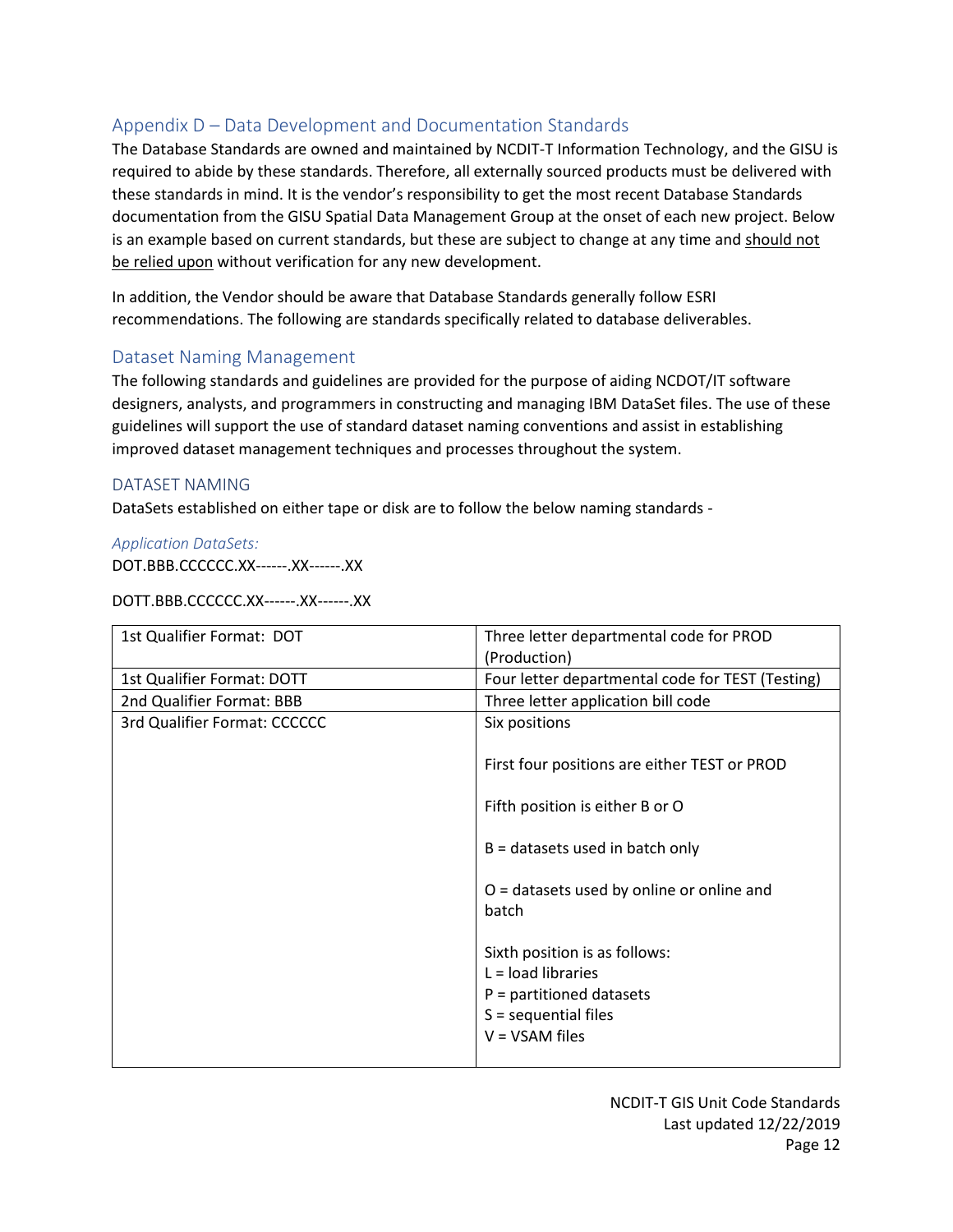| 4th Qualifier Format: XX | Optional qualifier, up to eight positions.                                            |
|--------------------------|---------------------------------------------------------------------------------------|
|                          | If unique to a given subsystem, include the<br>subsystem (ex: unit, sytm, cltr, prod) |
| 5th Qualifier Format: XX | Optional qualifier, up to eight positions                                             |
| 6th Qualifier Format: XX | Optional qualifier, up to eight positions                                             |

*Note: Name cannot exceed 44 positions including the periods.*

Personal TSO DataSets:

DOTTSO.TEAMXX.TSXXYNN(member)

XX = Team identifier (e.g. 68, 69, 70)

 $Y =$  Employee type (e.g.  $S =$  state employee,  $C =$  contractor)

NN = Unique identifier (e.g. AA, A1, etc.)

Member – up to eight-character member name

*Personal Non-TSO DataSets:* TSXXYNN.ZZZZZZZZZ

 $XX =$  team identifier (e.g. 68,69,70)

 $Y =$  employee type (e.g.  $S =$  state employee,  $C =$  contractor)

Z = unique identifier

1st Qualifier is equal to the individual's RACF-ID. 2nd Qualifier is to be determined by individual and should be descriptive of the data in the data set.

### <span id="page-13-0"></span>DATASET MANAGEMENT

#### *Application DataSets:*

Any application-related DataSets (test or production) should be periodically reviewed by the Project Team Leaders to determine if there are candidates for elimination. All DataSets that are obsolete (no longer needed for any reason) should be deleted from the system. This is especially true for DataSets that were established for testing purposes during application development.

#### *Personal DataSets:*

All Personal DataSets (TSO or Non-TSO) should be periodically reviewed by the DataSet owners and deleted from the system if no longer needed. All Personal DataSets should be deleted by the owner at the time of employment termination.

> NCDIT-T GIS Unit Code Standards Last updated 12/22/2019 Page 13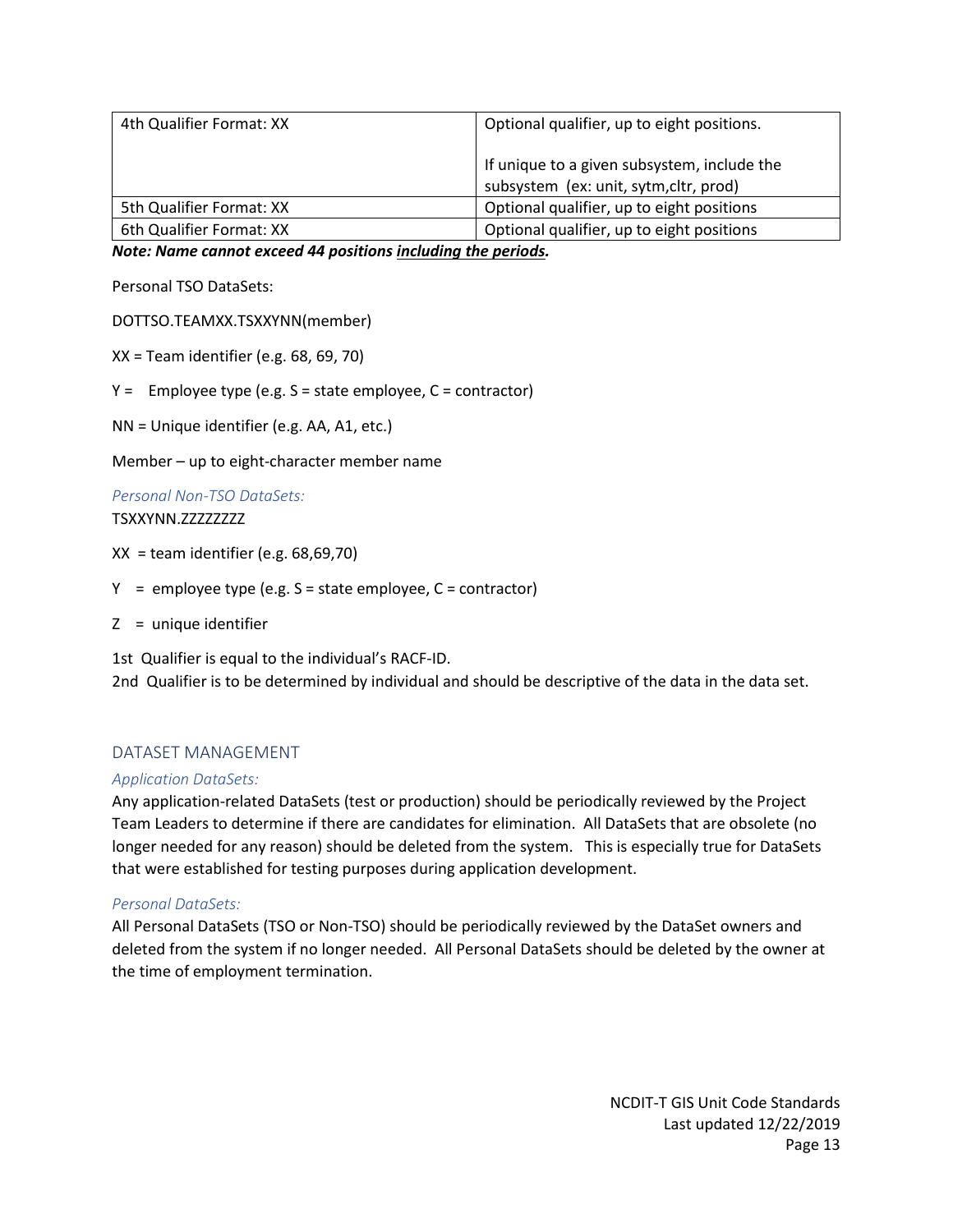# <span id="page-14-0"></span>DB2andOracleStandardDataNamingConventions *MSSQLServerStandardClassWords v1\_2*

| <b>CLASS WORD</b> | <b>DEFINITION (comment)</b>                                                                                                                                                                                                                                                                         |
|-------------------|-----------------------------------------------------------------------------------------------------------------------------------------------------------------------------------------------------------------------------------------------------------------------------------------------------|
| Address           | Identifies a place (building, post office box, mail stop, etc.)<br>where something is or could be located or placed (i.e. place<br>of business or location). Examples: Employee Home<br>Address, Employee Street Address.                                                                           |
| Age               | Time reflected in terms of years. Possibly a derived count<br>Examples: Employee Retirement Age, Policy Maturity Age.                                                                                                                                                                               |
| Amount            | A numeric monetary value. Examples: Unit Cost Amount,<br>Insurance Monthly Premium Amount. Note:<br>Recommended default standard definitions are (9,2) for<br>line items, and (11,2) for total accumulations. Exceptions<br>to these definitions will be considered on an individual case<br>basis. |
| Average           | A numeric value representing an arithmetic mean.<br>Example: Employee Test Score Average.                                                                                                                                                                                                           |
| Code              | An abbreviated representation of a value that is a member<br>of a set of two or more values. Examples: Vehicle Paint<br>Code, Employee Pay Code.                                                                                                                                                    |
| Count             | A numeric non-monetary value derived from a counting<br>process. Not a pre-determined or fixed value. Examples:<br>DOT Employee Count, Hours Worked Count.                                                                                                                                          |
| Cycle             | A numeric time interval in which a regularly repeated event<br>or sequence of events occurs. Non-data element entities.<br>Examples: Payroll Processing Cycle, Employee Evaluation<br>Cycle.                                                                                                        |
| Date              | A calendar date identifying a specific chronological<br>instance. Example: Employee Birth Date.                                                                                                                                                                                                     |
| Description       | Alphanumeric data of variable content and structure<br>describing persons, places, events, things, times, actions,<br>etc.                                                                                                                                                                          |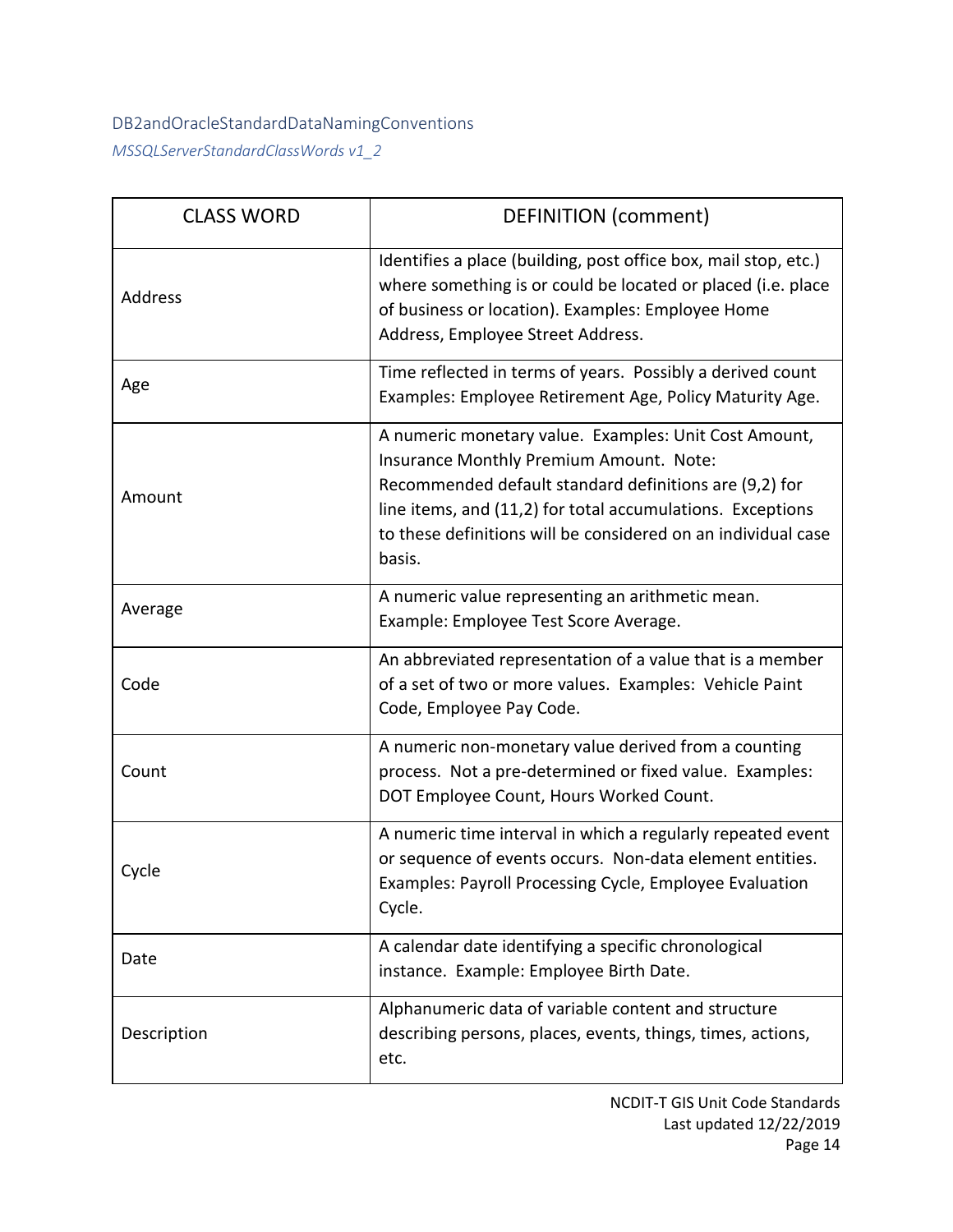| Height             | A numeric value representing the height (feet, inches, etc.)<br>of an object or person. Examples: Customer Inches Height,<br>Bridge Feet Height.                                                                                           |
|--------------------|--------------------------------------------------------------------------------------------------------------------------------------------------------------------------------------------------------------------------------------------|
| Identifier (or Id) | A unique alphanumeric value which identifies and is<br>characteristic of a person, place, or thing; and which<br>remains constant. Example: Employee Fingerprint<br>Identifier.                                                            |
| Indicator (or Ind) | A single position code of Y (Yes), N (No), or blank.<br>Examples: Employee Active Status Indicator, Employee<br>Retirement Eligibility Indicator.                                                                                          |
| LargeObject        | Large and unstructured data such as text, image, video, and<br>spatial data up to 4 gigabytes in size.                                                                                                                                     |
| Length             | A numeric value (miles, feet, inches, meters, centimeters,<br>etc.) representing the length of an object. Example: Bridge<br>Span Length, Vehicle Body Length                                                                              |
| Name               | Alphanumeric data that represents a person, place, thing,<br>organization, or concept. Examples: Employee Last Name,<br>Department Name, Street Name.                                                                                      |
| Number             | Alphanumeric data used to uniquely identify, categorize, or<br>classify a person, place, thing, organization, or concept.<br>Examples: Employee Social Security Number,<br>Manufacture's Part Number, Building Number, Document<br>Number. |
| Percent            | A numeric value representing parts of 100. Examples:<br>Employee Days Absent Percent, Employee FICA<br>Withholding Percent.                                                                                                                |
| Quantity           | A pre-determined, non-monetary, non-accumulating<br>numeric value. Examples: Vehicle Maximum Passenger<br>Quantity, Authorized Leave Day Quantity.                                                                                         |
| Rate               | A measured numeric value that is a proportional share or<br>factor in relation to another quantity or amount. Examples:<br>Employee Hourly Pay Rate, Vehicle Miles Per Hour Rate.                                                          |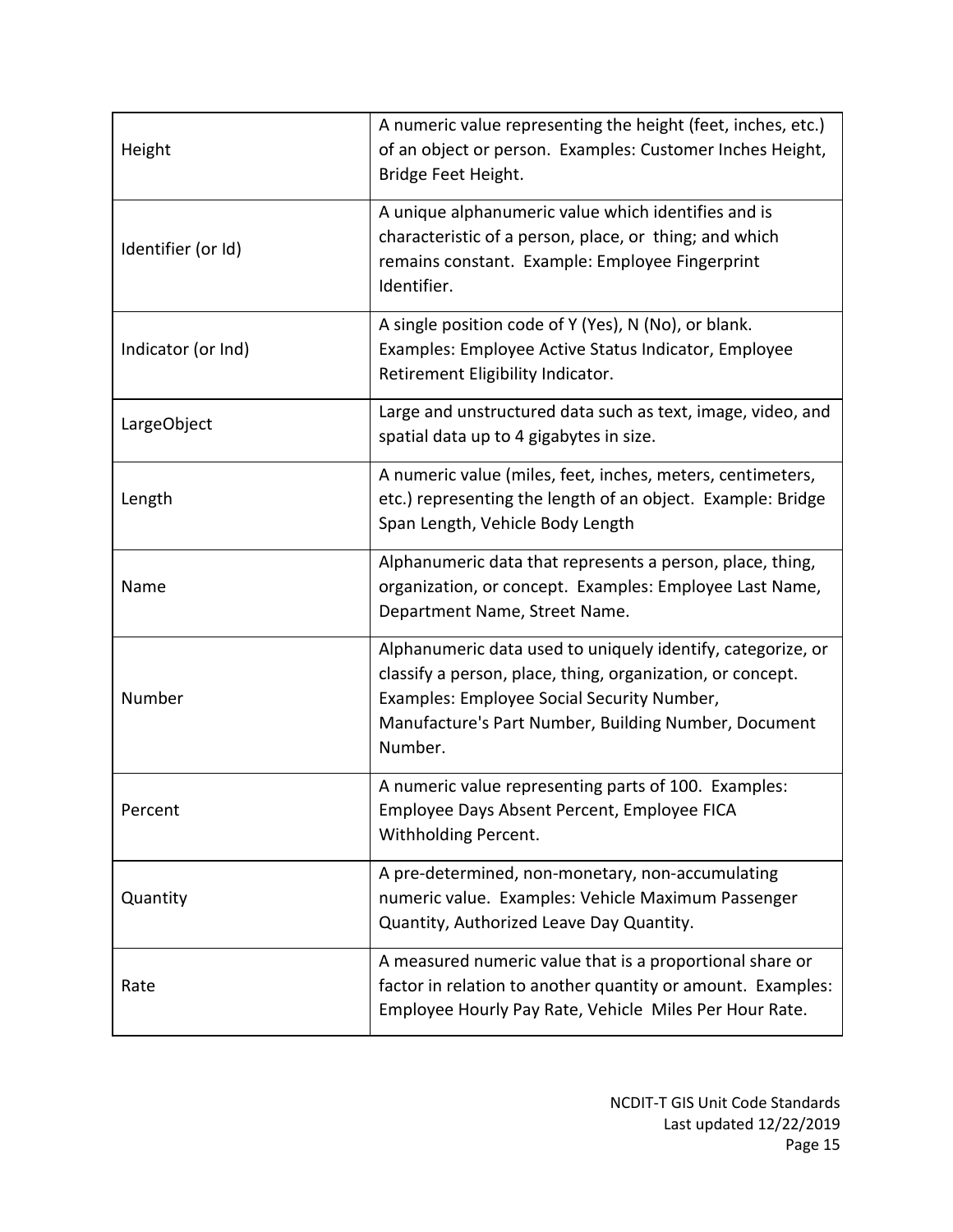| Record    | An occurrence of logically associated data elements.<br>Examples: Payroll Timestamp Record, Employee Traffic<br><b>Violations Record.</b>                                          |
|-----------|------------------------------------------------------------------------------------------------------------------------------------------------------------------------------------|
| Score     | Numeric representation of the achievement of a task,<br>based on a specific scale. Example: Driver's License Test<br>Score.                                                        |
| Text      | Unformatted alphanumeric informative data used to clarify<br>or summarize characteristics of a person, place or thing.<br>Examples: Employee Evaluation Text, Project Review Text. |
| Time      | Time (hours, minutes, and seconds) identifies a duration, or<br>a specific instant, within a 24-hour day. Examples: Payroll<br>Elapsed Run Time, Employee Work Start Time.         |
| Timestamp | A special record of an instant in time. Generally composed<br>of hour, minute, second data.                                                                                        |
| Title     | A distinctive heading, or a descriptive or distinguishing<br>name. Examples: Employee Job Title, Report Title, Book<br>Title.                                                      |
| Weight    | A numeric value (tons, pounds, ounces) representing the<br>heaviness of an object. Example: Gross Vehicle Weight.                                                                  |
| Width     | A numeric value (miles, feet, inches, meters, centimeters,<br>etc.) representing the width of an object. Example: Bridge<br>Width, Vehicle Body Width.                             |

### <span id="page-16-0"></span>SQL Server Standard Data Naming Conventions v1.0 2011-12-09

The following guidelines are provided for the purpose of aiding NCDOT/IT software designers, analysts and programmers in constructing data names for SQL Server database tables and data elements. The use of these guidelines will lead to the improved application of standard naming conventions and consistency throughout IT.

#### *Data Name Definitions*

A "data name" is defined and developed for the purpose of uniquely defining data for use in computer software/program development and for the purpose of clarifying and describing the data to the user or software developer. SQL Server data names should be developed using only logical form. The purpose of the logical form is to spell out the data name using full descriptive words for clarity and recognition.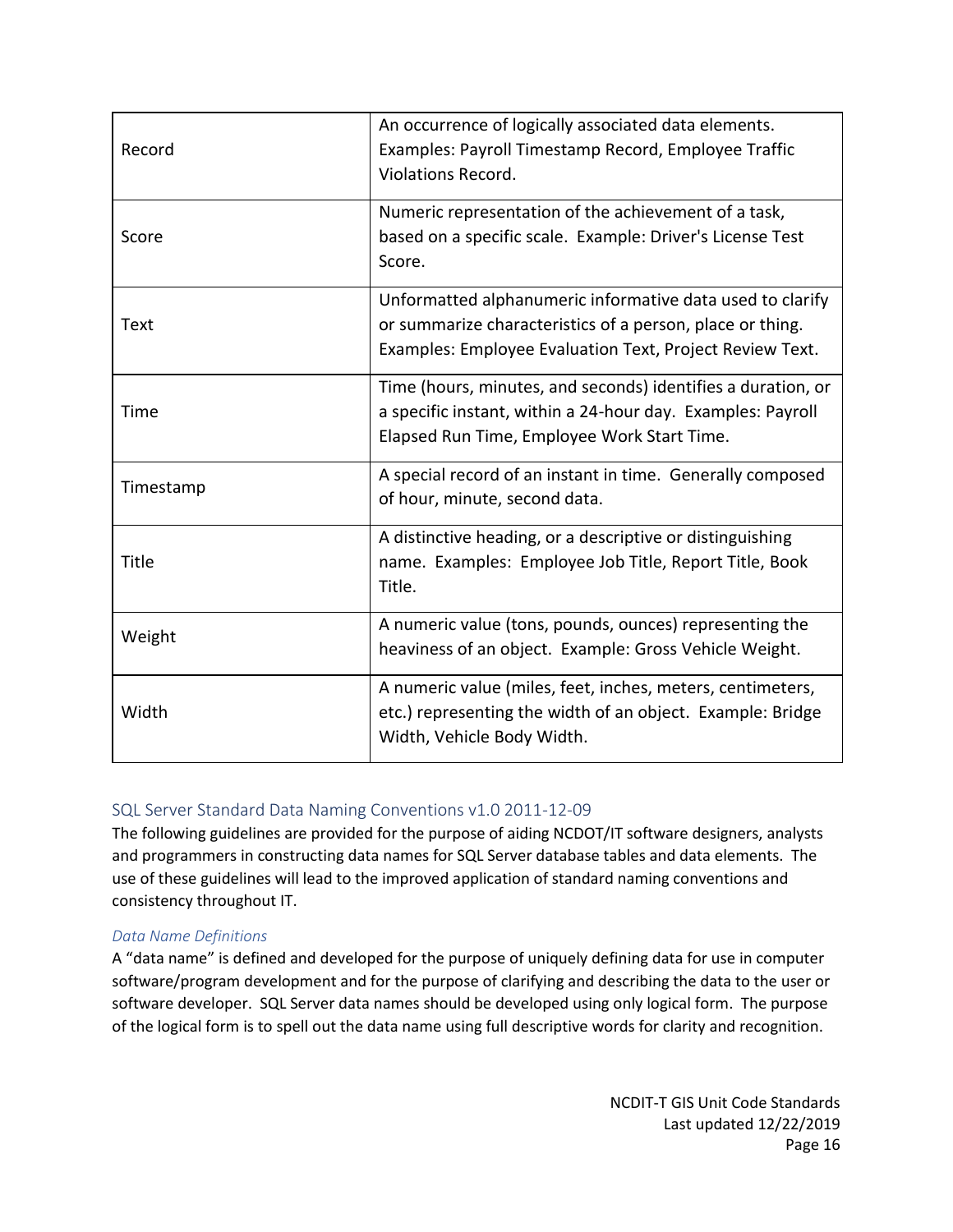### *Logical Data Name Construction*

Logical data names should be made up of unabbreviated words and phrases. A logical data name will always end in a class word preceded by as few modifier words as necessary to make the name unique and descriptive (see the MS SQL Server Standard Class Words document). The general guidelines for logical data names for SQL Server are as follows:

- Use unabbreviated words and phrases
- Append a class word to a data name (such as ID/Identifier, Number, Date, Address, Code)
- Use Pascal casing, including the usage of upper and lower case for data names
- Do not use special characters in data names
- Do not use spaces as word separators in data names
- Limit to the maximum number of characters for SQL Server data names

Examples of valid data names are as follows:

- ApplicationFormID
- CommercialDriverName
- BridgeStatusCode

#### *Table Name Construction*

Table names (or Entities) may be constructed using full words. Full words (rather than abbreviations) should be used in singular form (i.e., Customer, not Customers; BridgeSpan, not BridgeSpans). Table name should not include (or end with) the word "TABLE."

#### *Additional Information*

All new schemas or modifications to existing schemas must be reviewed with the DBA's.

The DBA review of the new schemas and modifications to existing schemas will be an iterative process as outlined below:

#### 1. **Share database plans with DBA's for new initiatives and projects**

Communicate with the DBA's that a new schema or modification to an existing schema is forthcoming via email, telephone or meeting.

2. **Send documented database requests to DBA's via email in free-style format and/or attached database request form outlining what the DBA's need to do.** For small-to-medium sized initiatives or projects, the requested database work should be submitted to the DBA's via email in freestyle format and/or as an attached database request form.

For small-to-medium sized projects, the database request form is an option for the applications team to request database work.

For large initiatives and projects, the designated database request form is required to request database work.

> NCDIT-T GIS Unit Code Standards Last updated 12/22/2019 Page 17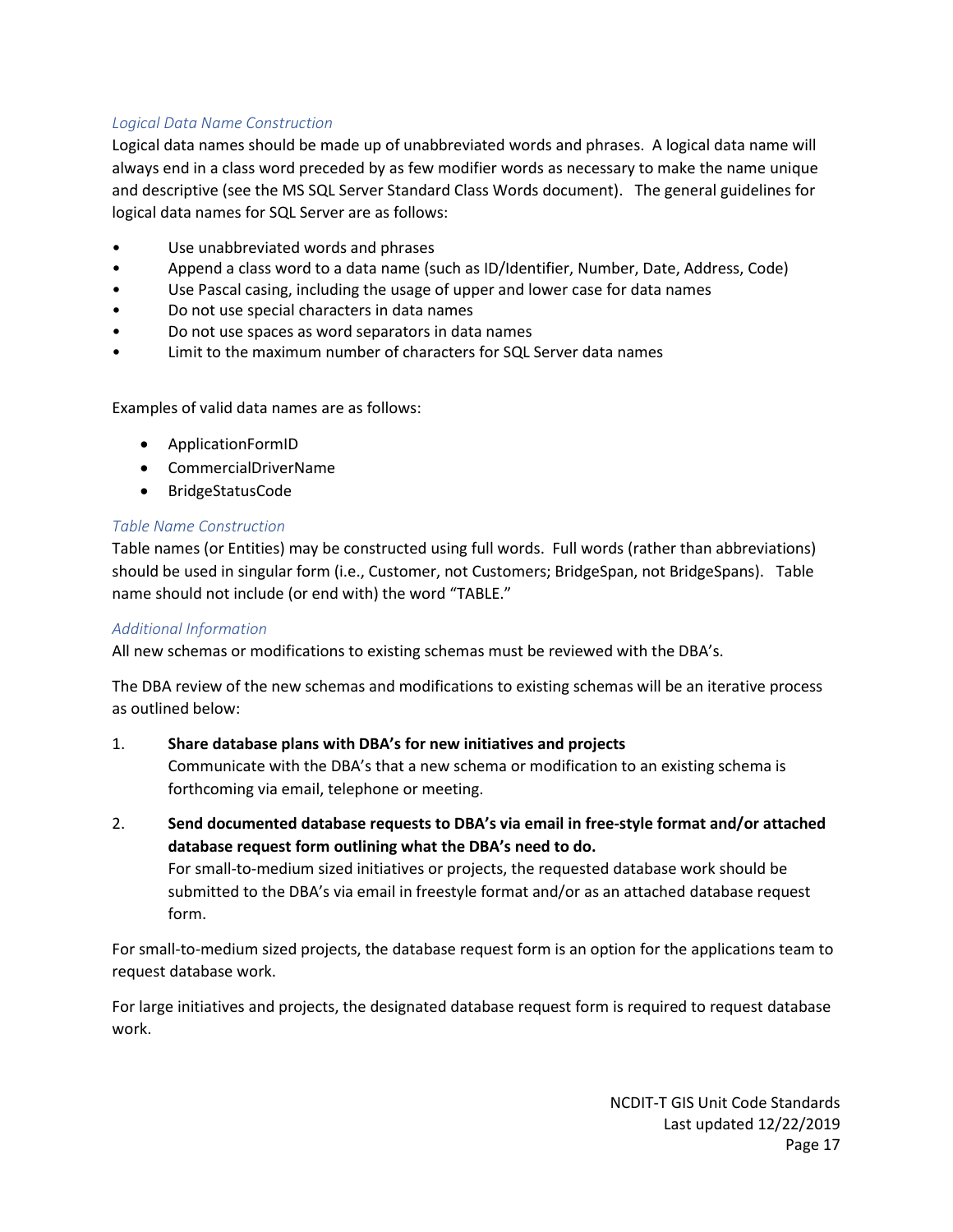### 3. **Keep DBA's informed of any changes to the schemas during the development stage of the initiative or project**

The applications teams should inform the DBA's of any revisions for the schema(s) during the development stage. On a regular basis, the DBA's should be informed of any revisions to the new or existing schemas; the associated scripts for these modifications should be sent to the DBA's, if applicable.

### 4. **Include DBA representative as member of initiative or project team**

A DBA representative should be on the project team for all initiatives and projects requiring anticipated DBA work to ensure that the DBA's are apprised of the work requiring DBA involvement.

<span id="page-18-0"></span>The vendor should meet early with the Spatial Data Management Group to get the most recent database requirements documents and establish any additional requirements or documentation necessary for contracted deliverables.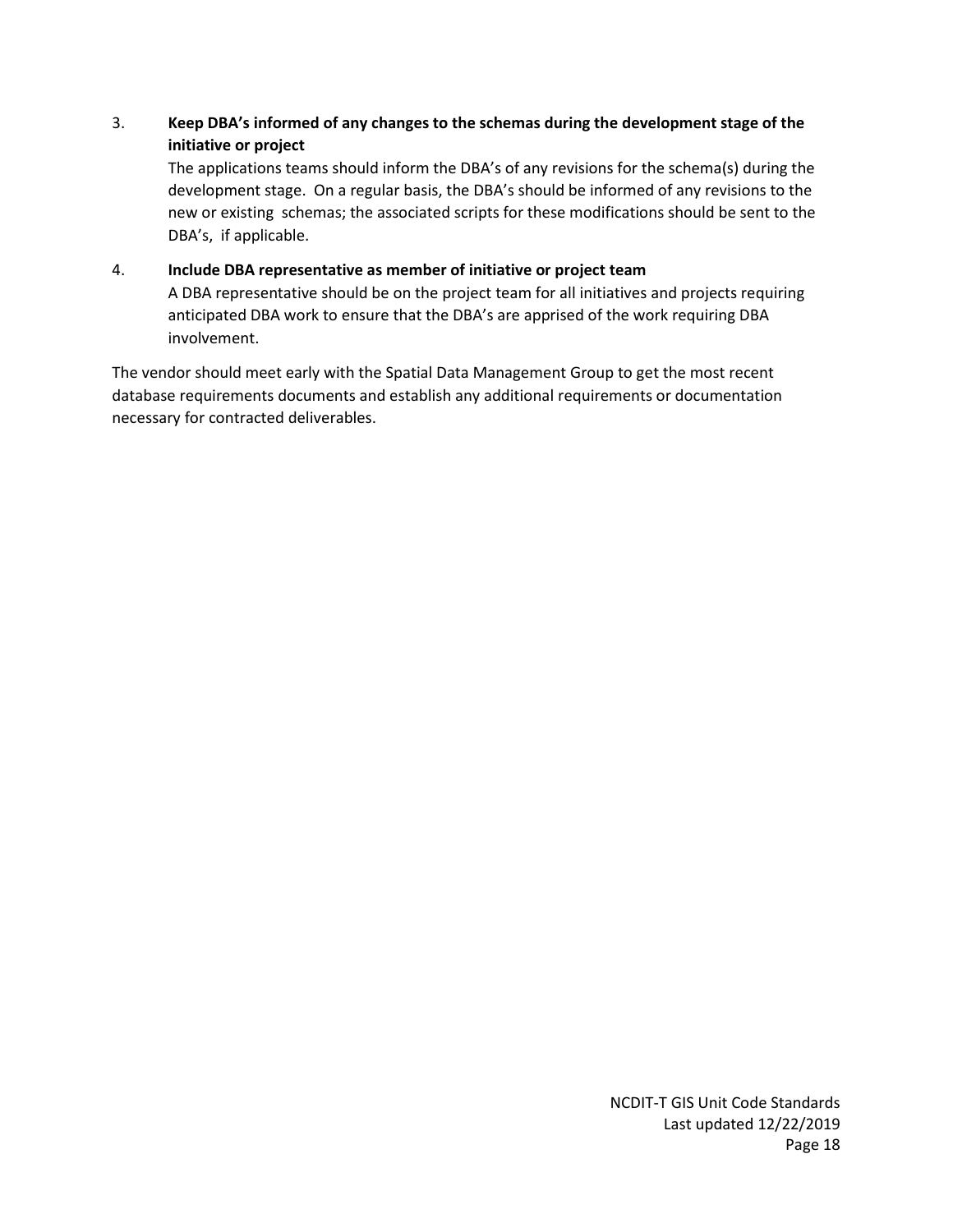# Appendix E – Example Results from CAST

Summary

| <b>CISQ</b>                        | Total<br><b>Vulnerabilities</b> | Added<br><b>Vulnerabilities</b> | <b>Removed</b><br><b>Vulnerabilities</b> |
|------------------------------------|---------------------------------|---------------------------------|------------------------------------------|
| <b>CISQ-Maintainability</b>        | 743                             | 37                              | 1,353                                    |
| <b>CISQ-Performance-Efficiency</b> | 399                             |                                 | 421                                      |
| <b>CISQ-Reliability</b>            | 305                             |                                 |                                          |
| <b>CISQ-Security</b>               | 47                              |                                 | 3                                        |
|                                    |                                 |                                 |                                          |

*Figure 1 CAST Example Summary from the report provided to the vendor.*

| CISQ-Maintainability                                                                        | Total<br><b>Violations</b> | Added<br><b>Violations</b> | Removed<br><b>Violations</b> |
|---------------------------------------------------------------------------------------------|----------------------------|----------------------------|------------------------------|
| <b>ASCMM-MNT-1 Control Flow Transfer</b><br><b>Control Element outside Switch Block</b>     | 44                         | $\Omega$                   | $\Omega$                     |
| Avoid using GOTO statement                                                                  | $\Omega$                   | $\mathbf 0$                | 0                            |
| Avoid missing default in switch<br>statements                                               | 44                         | $\Omega$                   | $\Omega$                     |
| <b>ASCMM-MNT-4 Callable and Method</b><br><b>Control Element Number of Outward</b><br>Calls | 308                        | $\Omega$                   | $\overline{\mathbf{z}}$      |
| Avoid Artifacts with High Fan-Out                                                           | 308                        | $\Omega$                   | $\overline{2}$               |
| <b>ASCMM-MNT-5 Loop Value Update</b><br>within the Loop                                     | 24                         | $\Omega$                   | $\Omega$                     |
| Avoid String concatenation in loops<br>(.NET)                                               | 24                         | $\Omega$                   | $\Omega$                     |
| Avoid having transaction with the                                                           | $\Omega$                   | Ω                          | O                            |

*Figure 2 CAST Example Summary by Type*

| <b>Violations</b>                                                                                                                                                       |
|-------------------------------------------------------------------------------------------------------------------------------------------------------------------------|
|                                                                                                                                                                         |
| Objects in violation for rule Close SQL connection ASAP                                                                                                                 |
| # Violations: 1                                                                                                                                                         |
| Rationale:                                                                                                                                                              |
| To avoid SQL connection leakage, it is highly recommended to close the SQL connection as soon as you are done<br>using it, preferably within the Method that opened it. |
| Description:                                                                                                                                                            |
| SQL connection should be closed within the Method / Function / Sub that opened it                                                                                       |
| Remediation:                                                                                                                                                            |
| Close the SQL connection within the same Method                                                                                                                         |
| Violation #1 Close SQL connection ASAP                                                                                                                                  |
| Object Name:                                                                                                                                                            |
| Object Type: C# Method                                                                                                                                                  |
| Status: unchanged                                                                                                                                                       |
| Associated Value: 1                                                                                                                                                     |
| File path:                                                                                                                                                              |
| 420:<br>3                                                                                                                                                               |
| 421:                                                                                                                                                                    |
| 422:<br>// Creates and opens an internal SQL connection                                                                                                                 |
| 423:<br>private void OpenConnection()                                                                                                                                   |
| 424:                                                                                                                                                                    |
| 425:<br>connection = CreateSglConnection();                                                                                                                             |
| 426:<br>connection.Open();                                                                                                                                              |
|                                                                                                                                                                         |

*Figure 3 CAST Violation Details Example*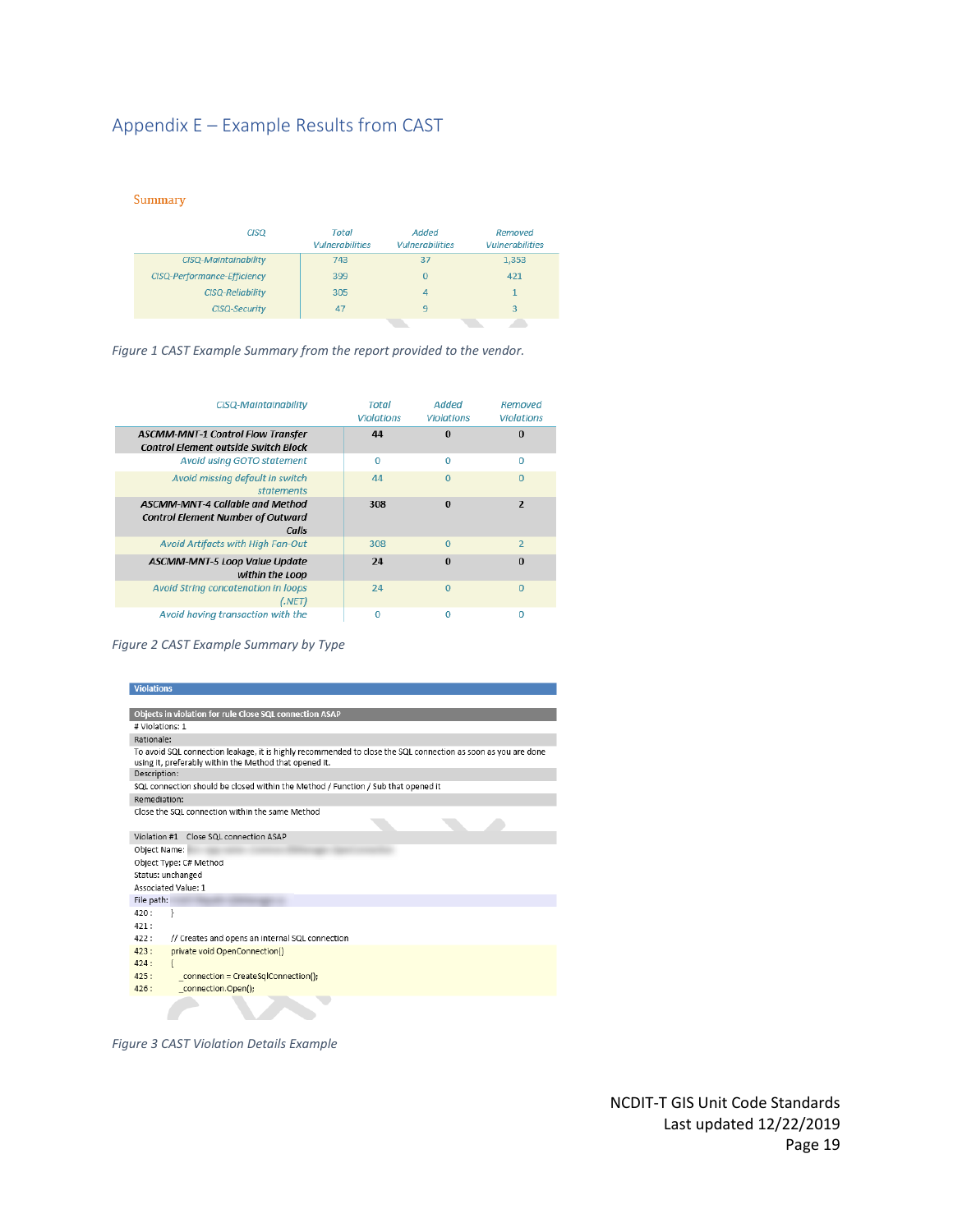# <span id="page-20-0"></span>Appendix F – Glossary of terms specific to this standard

Regarding this standard, State of North Carolina Department of Information Technology - Transportation (NCDIT-T) defines the following terms:

| Term                                           | Definition                                                                                                                                                                                                                                                                                                                                                                                                                                                    |
|------------------------------------------------|---------------------------------------------------------------------------------------------------------------------------------------------------------------------------------------------------------------------------------------------------------------------------------------------------------------------------------------------------------------------------------------------------------------------------------------------------------------|
| <b>Applications Development</b><br>Group (ASG) | The group within the NCDIT-T GIS Unit responsible for<br>maintaining enterprise applications.                                                                                                                                                                                                                                                                                                                                                                 |
| <b>Architectural Standards</b><br>Review       | A review of a new solution's infrastructure design and<br>including a review of compliance with NC IT Security policies<br>and best practices, which may be supported by automated<br>tools, but are usually conducted by manual walk-through of<br>documentation and visual inspection of the code.                                                                                                                                                          |
| <b>Critical Rules</b>                          | A subset of CISQ, OMG, ISO, or other standard rules that, if<br>violated, will render a software product unacceptable to<br>NCDIT-T and prevent NCDIT-T from taking final delivery. A<br>strict interpretation of the Critical Rules is desired, and<br>compliance with Critical Rules can only be waived via an<br>Exception by expressed written permission by NCDIT-T.<br>Violation of Critical Rules is cause for automatic rejection of<br>deliverables. |
| Database Quality Checking<br>(DQC)             | Reviews of the database organization, fields, feature classes,<br>look-up tables, domain tables and other database components<br>and related artifacts (such as metadata), with the goal of<br>obtaining information necessary to assess the quality of the<br>database currently under development.                                                                                                                                                          |
| <b>Dynamic Program Analysis</b>                | The analysis of computer software and related documentation<br>that is performed by executing programs built from that<br>software on a real or virtual processor.                                                                                                                                                                                                                                                                                            |
| <b>Dynamic Security Analysis</b>               | The analysis of computer software that is performed by<br>executing programs to detect and report weaknesses that can<br>lead to security vulnerabilities.                                                                                                                                                                                                                                                                                                    |
| Exception                                      | An Exception is written permission to not comply with Critical<br>Rules and can only be granted by NCDIT-T. If Exceptions are<br>not granted, the vendor is expected to ensure the deliverable<br>complies with all Critical Rules.                                                                                                                                                                                                                           |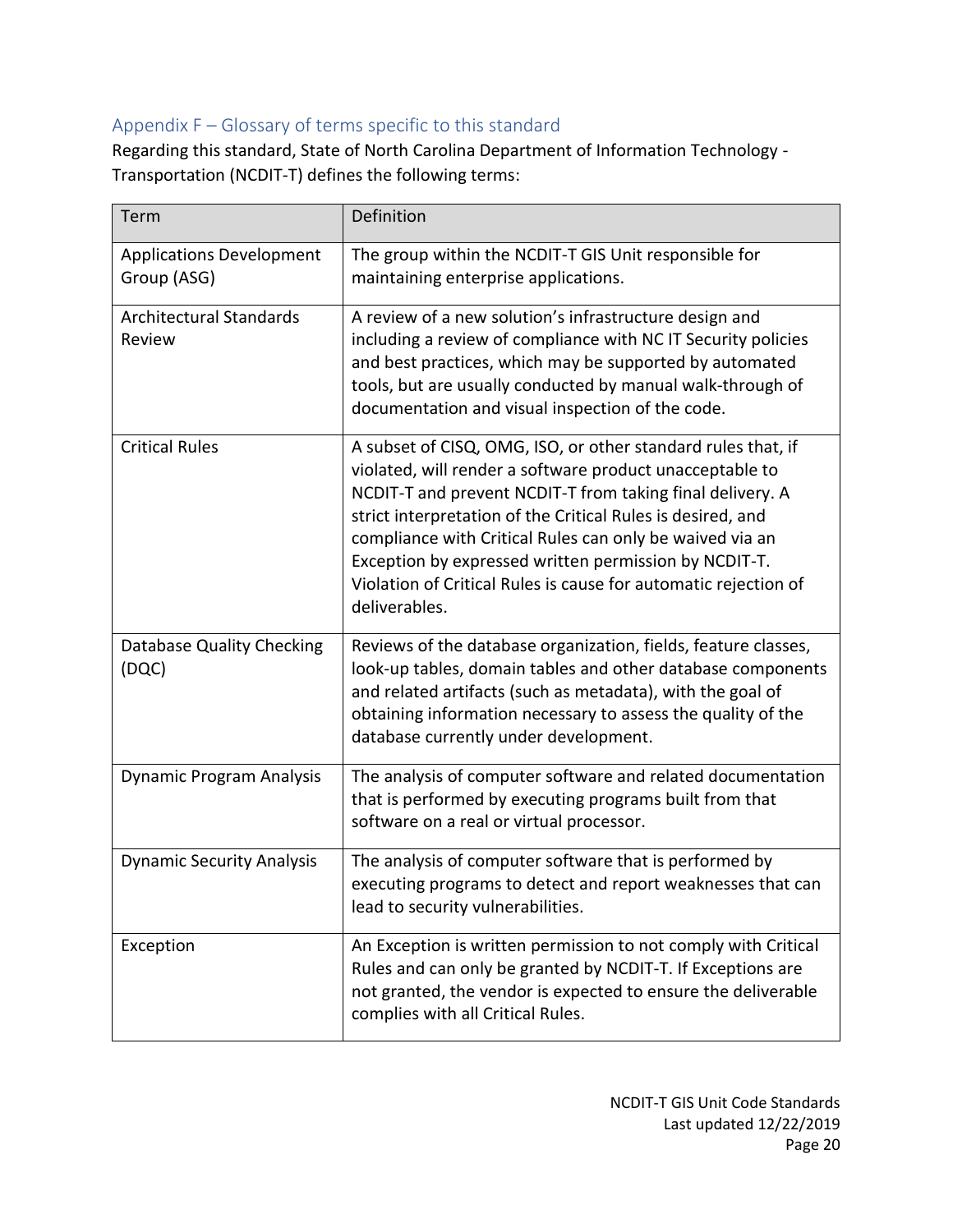| GIS Unit (GISU)                                                   | The NCDIT-T GIS Unit serves as the enterprise GIS support for<br>DOT customers.                                                                                                                                                                                             |  |
|-------------------------------------------------------------------|-----------------------------------------------------------------------------------------------------------------------------------------------------------------------------------------------------------------------------------------------------------------------------|--|
| Maintainability                                                   | Ability to understand and modify software quickly                                                                                                                                                                                                                           |  |
| NCDIT-T                                                           | Transportation Division of NCDIT (formerly DOT IT),<br>responsible for serving the NC DOT.                                                                                                                                                                                  |  |
| <b>NCDIT-T GISU Project</b><br>Manager                            | The project manager responsible for execution of projects,<br>which in the context of this standard also manages the vendor<br>contracts for code and database deliverables.                                                                                                |  |
| North Carolina Department<br>of Information Technology<br>(NCDIT) | Leading provider of IT services to state agencies, local<br>governments, and educational institutions across North<br>Carolina. Services include hosting, network,<br>telecommunications, desktop computing and unified<br>communications, including email and calendaring. |  |
| Performance Efficiency                                            | Ability to avoid response degradation, resource overuse                                                                                                                                                                                                                     |  |
| Reliability                                                       | Ability to avoid outages and to recover operations quickly                                                                                                                                                                                                                  |  |
| Software Code Quality<br>Checking (SCQC)                          | Reviews of the source code, executables, and related artifacts,<br>with the goal of obtaining information necessary to assess the<br>quality of the new software solution currently under<br>development.                                                                   |  |
| <b>Spatial Data Management</b><br>Group (SDMG)                    | The group within the NCDIT-T GIS Unit responsible for<br>maintaining enterprise databases.                                                                                                                                                                                  |  |
| <b>Static Code Analysis</b>                                       | The analysis of computer software and related documentation<br>that is performed without executing programs built from the<br>software.                                                                                                                                     |  |
| <b>Static Security Analysis</b>                                   | The analysis of computer software that is performed without<br>executing programs to detect and report weaknesses that can<br>lead to security vulnerabilities.                                                                                                             |  |
| Usability                                                         | The extent to which a product can be used by specified users<br>to achieve specified goals with effectiveness, efficiency and<br>satisfaction in a specified context of use.                                                                                                |  |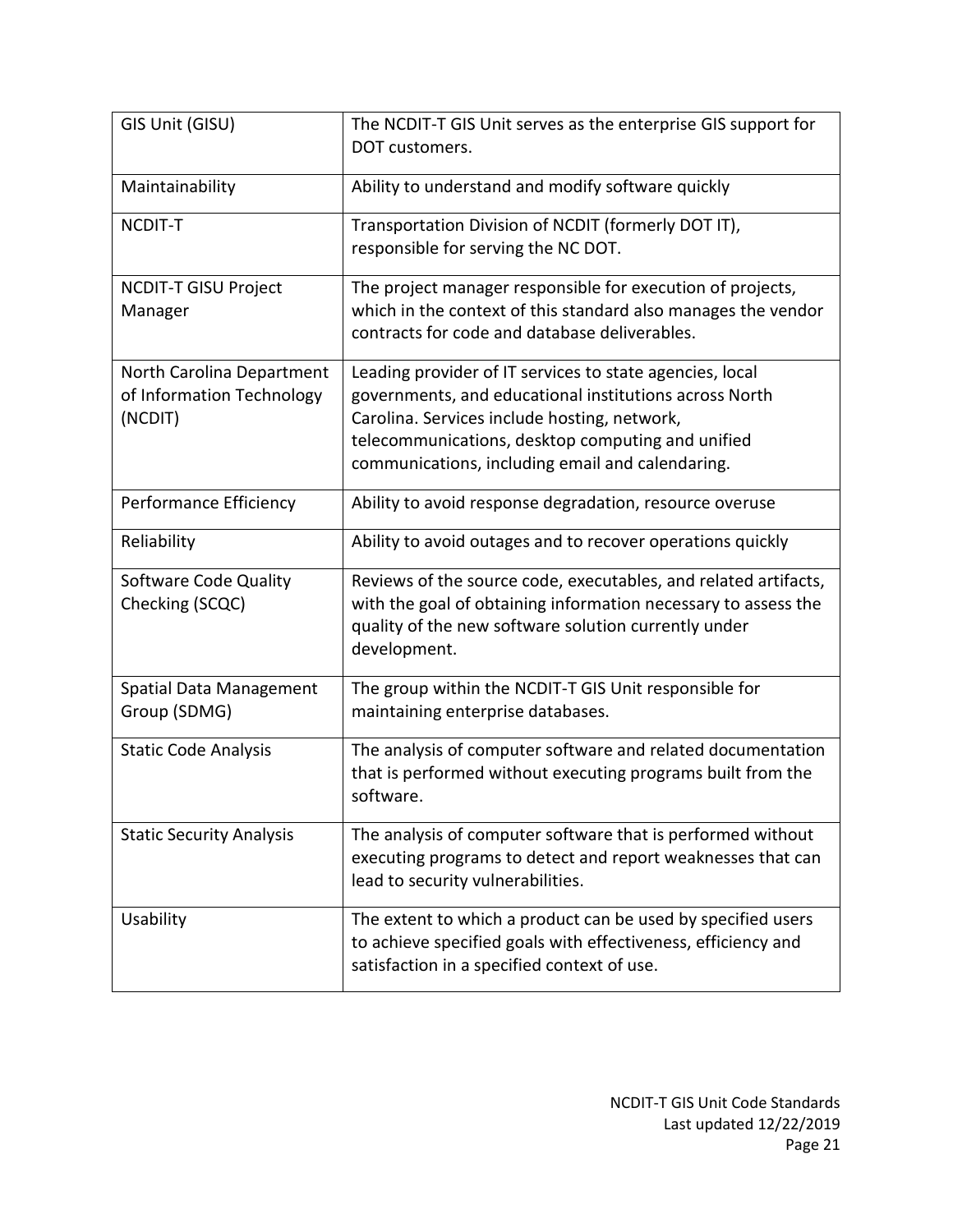# <span id="page-22-0"></span>Appendix G – Related Links

### <span id="page-22-1"></span>Software

- Cast Software [\(https://www.castsoftware.com/\)](https://www.castsoftware.com/)
- This page <https://technologies.castsoftware.com/rules> which is public facing, lists all of the Standards that CAST AIP supports. Users can drill down to information on each Standard, including what Rules CAST AIP validates against and how the rule is administered.
- Sample CAST Reports (CWE-Top-25 Security Report ) [https://doc.castsoftware.com/display/DOCCOM/CAST+Report+Generator+-](https://doc.castsoftware.com/display/DOCCOM/CAST+Report+Generator+-+Sample+Reports) [+Sample+Reports](https://doc.castsoftware.com/display/DOCCOM/CAST+Report+Generator+-+Sample+Reports)

### <span id="page-22-2"></span>Code Standard

*CISQ Standard Links:*

- CWE List<https://www.it-cisq.org/pdf/cisq-weaknesses-in-ascqm.pdf>
- Technical Debt<https://www.omg.org/spec/ATDM/1.0/PDF>

### <span id="page-22-3"></span>Architectural Standards

- NCDOT/NCDIT<https://connect.ncdot.gov/resources/gis/Pages/GIS-Standards.aspx>
- <span id="page-22-4"></span>• State IT Standards<https://it.nc.gov/services/service-directory/it-architecture>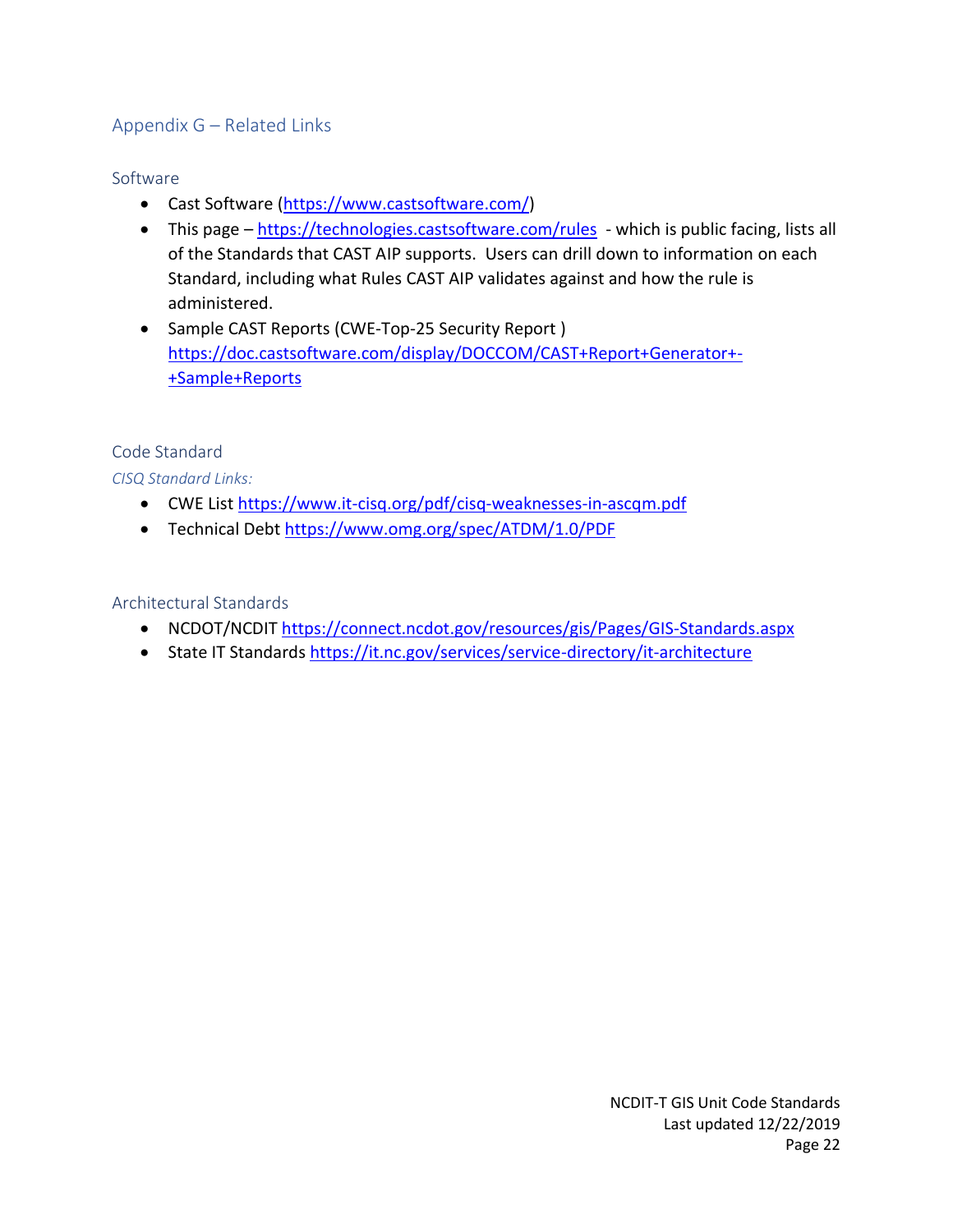# Appendix H - Roles and Responsibilities

The RACI chart below outlines the roles and responsibilities for completing a successful software delivery to NCDIT-T GISU.

- **Responsible**: This group/person does the work to complete the task.
- **Accountable**: This group/person signs off on task and may perform final reviews.
- **Consulted**: This group/person provides input based on how the task will be completed.
- **Informed**: This group/person needs to be included in communications for each task.

| <b>Task</b>                  | <b>Vendor</b> | <b>Vendor PM</b> | <b>NCDIT-T GISU</b> | <b>NCDIT-T PM</b> |
|------------------------------|---------------|------------------|---------------------|-------------------|
|                              | <b>Team</b>   |                  | <b>Team</b>         |                   |
| Collect/Verify all           | R             | A                | $\mathsf{C}$        |                   |
| requirements for software    |               |                  |                     |                   |
| development                  |               |                  |                     |                   |
| Review and comply with       | $\mathsf R$   | A                | I                   | $\mathsf{C}$      |
| all North Carolina IT        |               |                  |                     |                   |
| Standards (includes          |               |                  |                     |                   |
| periodic reviews for         |               |                  |                     |                   |
| changes throughout           |               |                  |                     |                   |
| project)                     |               |                  |                     |                   |
| Review and comply with       | $\mathsf R$   | A                | $\mathsf C$         |                   |
| all NCDIT-T GISU GIS         |               |                  |                     |                   |
| Standards (includes          |               |                  |                     |                   |
| periodic reviews for         |               |                  |                     |                   |
| changes throughout           |               |                  |                     |                   |
| project)                     |               |                  |                     |                   |
| Delivery of software         | $\mathsf R$   | A                | ı                   | I                 |
| Confirms software            |               |                  | R                   | A                 |
| deliverable is complete      |               |                  |                     |                   |
| Notifies vendor if it is not | I             | I                | I                   | R/A               |
| complete                     |               |                  |                     |                   |
| Performs SCQC & DQC          |               |                  | $\mathsf R$         | $\overline{A}$    |
| processes                    |               |                  |                     |                   |
| Communicates to vendor       |               | I                | I                   | A                 |
| results of SCQC & DQC        |               |                  |                     |                   |
| processes                    |               |                  |                     |                   |
| Addresses defects in         | ${\sf R}$     | A                | $\mathsf C$         | ı                 |
| deliverables                 |               |                  |                     |                   |
| Approves any deviations      |               |                  | R                   | A                 |
| from current GISU            |               |                  |                     |                   |
| standards necessary for      |               |                  |                     |                   |
| successful delivery          |               |                  |                     |                   |